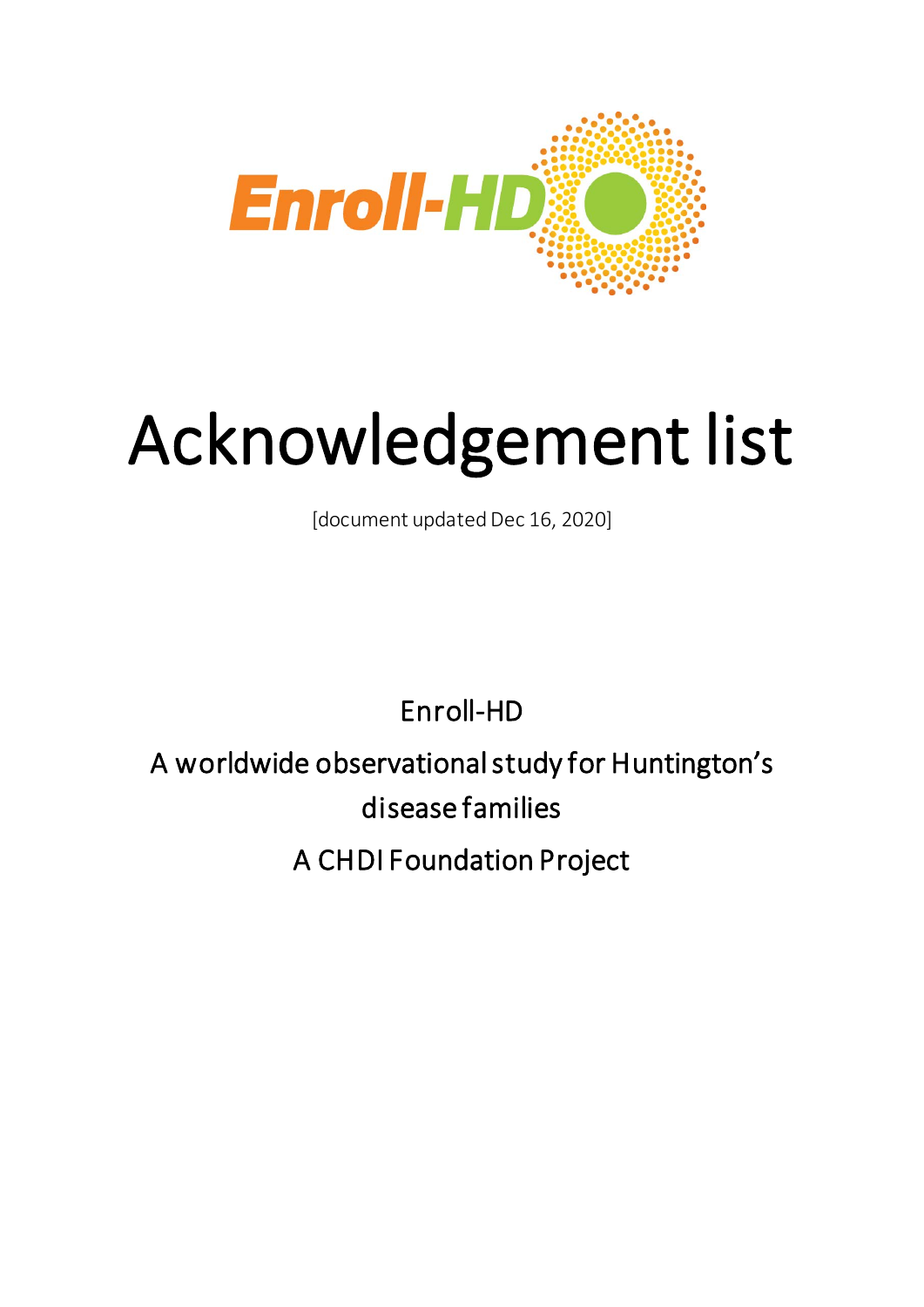

The acknowledgement list contains study site staff who have very actively contributed to Enroll-HD at the different study sites.

| study site           | country     | name                            |
|----------------------|-------------|---------------------------------|
| AarhusUnivHosp       | Denmark     | Anette Torvin Møller            |
| AarhusUnivHosp       | Denmark     | Charlotte Odgaard               |
| AarhusUnivHosp       | Denmark     | Louise Hasselstrøm Madsen       |
| AarhusUnivHosp       | Denmark     | Mette Kjær Sørensen             |
| AlbanyMedColl        | <b>USA</b>  | Donald Higgins                  |
| AlbanyMedColl        | <b>USA</b>  | Era Hanspal                     |
| AlbanyMedColl        | <b>USA</b>  | Eric Molho                      |
| AlbanyMedColl        | <b>USA</b>  | Jennifer Durphy                 |
| AlbanyMedColl        | <b>USA</b>  | Mary Eglow                      |
| AlbanyMedColl        | <b>USA</b>  | Octavian Adam                   |
| AlbanyMedColl        | <b>USA</b>  | Sharon Evans                    |
| AssistPubHospParis   | France      | Agnes Slewinski                 |
| AssistPubHospParis   | France      | Anne-Catherine Bachoud-Levi     |
| AssistPubHospParis   | France      | Celine Joannet                  |
| AssistPubHospParis   | France      | Katia Youssov                   |
| AssistPubHospParis   | France      | Laurie Lemoine                  |
| AssistPubHospParis   | France      | Lotfi Boudali                   |
| AssistPubHospParis   | France      | Lydie Lim                       |
| AucklandCityHosp     | New Zealand | Christina Buchanan              |
| AucklandCityHosp     | New Zealand | <b>Claire Stewart</b>           |
| AucklandCityHosp     | New Zealand | Lisa Fraser                     |
| AucklandCityHosp     | New Zealand | Richard Roxburgh                |
| AucklandCityHosp     | New Zealand | Virginia Hogg                   |
| AugustaUniv          | <b>USA</b>  | John Morgan                     |
| AugustaUniv          | <b>USA</b>  | Paula Jackson                   |
| AvonWiltMenHeaPartTr | UK          | Carol Hall                      |
| AvonWiltMenHeaPartTr | UK          | Lesley Gowers                   |
| AyrshireHealthBoard  | UK          | Margo Henry                     |
| AyrshireHealthBoard  | UK          | Tim Johnston                    |
| AziendaOspedSanAndre | Italy       | Carmela Romano                  |
| AziendaOspedSanAndre | Italy       | <b>Emanuele Morena</b>          |
| AziendaOspedSanAndre | Italy       | Giovanni Ristori                |
| AziendaOspedSanAndre | Italy       | Michela Ferraldeschi            |
| AziendaOspedSanAndre | Italy       | Silvia Romano                   |
| BaylorCollMed        | <b>USA</b>  | Ami Patel                       |
| BaylorCollMed        | <b>USA</b>  | <b>Christine Hunter</b>         |
| BaylorCollMed        | <b>USA</b>  | Danielle Peacock                |
| BaylorCollMed        | <b>USA</b>  | Erica Thomas                    |
| BaylorCollMed        | <b>USA</b>  | <b>Frances Danielle Peacock</b> |
| BaylorCollMed        | <b>USA</b>  | Joohi Jimenez-Shahed            |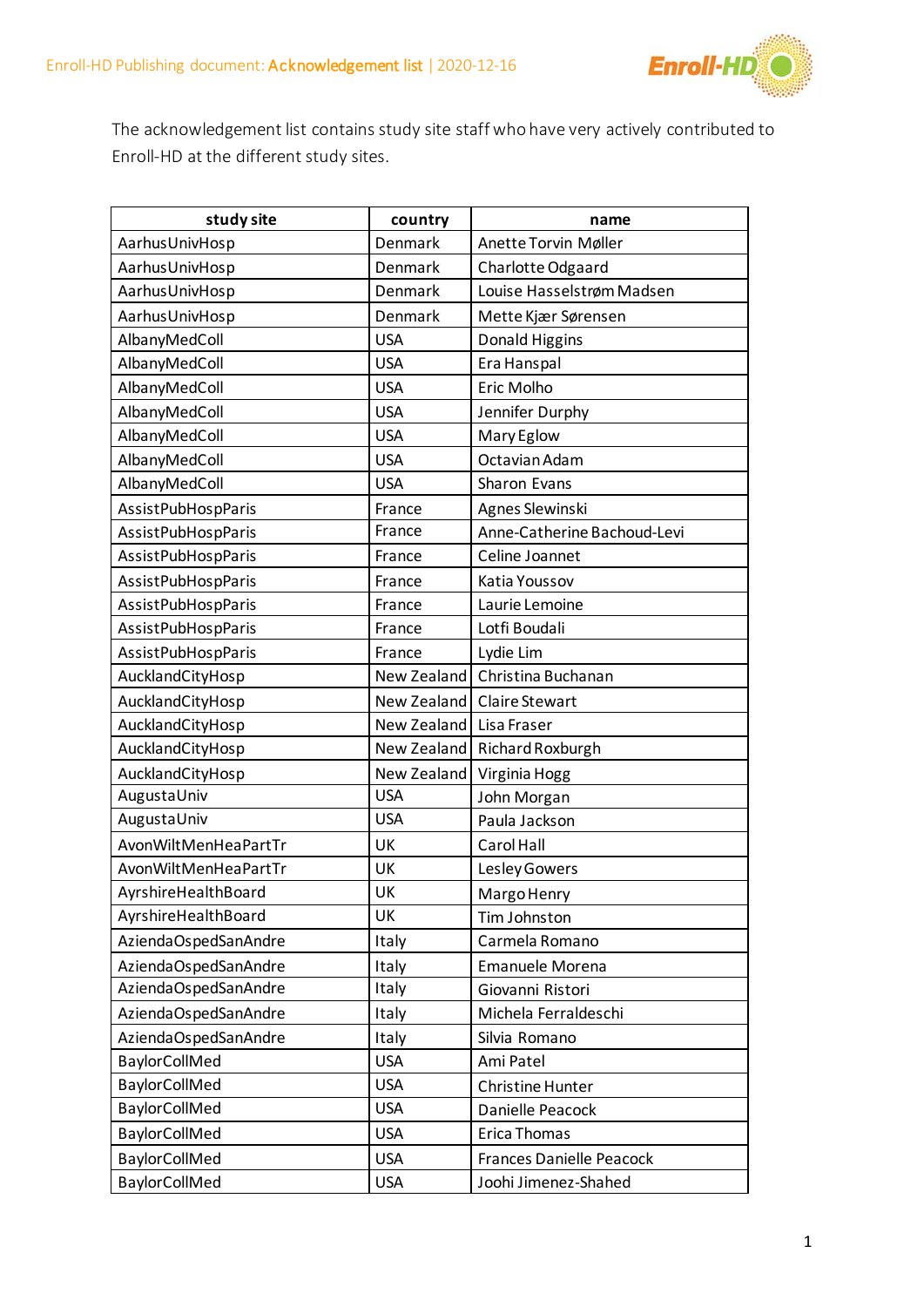

| BaylorCollMed         | <b>USA</b>     | Joseph Jankovic          |
|-----------------------|----------------|--------------------------|
| BaylorCollMed         | <b>USA</b>     | June (Elaine) Adams      |
| BaylorCollMed         | <b>USA</b>     | Marnie Hylton            |
| BaylorCollMed         | <b>USA</b>     | <b>Steven Bellows</b>    |
| BeaumontHosp          | Ireland        | Dónal Campbell           |
| BeaumontHosp          | Ireland        | Fiona O'Donovan          |
| BeaumontHosp          | Ireland        | Marie Ryan               |
| BeaumontHosp          | Ireland        | <b>Niall Pender</b>      |
| BeaumontHosp          | Ireland        | Orla Hardiman            |
| BeaumontHosp          | Ireland        | Samira Bouazzaoui        |
| BeaumontHosp          | Ireland        | <b>Sinead Maguire</b>    |
| <b>BeauVallon</b>     | <b>Belgium</b> | Jean Marie Warzee        |
| <b>BeauVallon</b>     | <b>Belgium</b> | Jory Deleuze             |
| <b>BeauVallon</b>     | Belgium        | Lamia Guettat            |
| <b>BeauVallon</b>     | <b>Belgium</b> | <b>Stephanie Thiry</b>   |
| BethIsraelDeacMedCtr  | <b>USA</b>     | Rachael Dawson           |
| BethIsraelDeacMedCtr  | <b>USA</b>     | Samuel Frank             |
| BethIsraelDeacMedCtr  | <b>USA</b>     | Sophia Antonioli         |
| BetsiCadwaladr        | UK             | Alberto Salmoiraghi      |
| BetsiCadwaladr        | UK             | <b>Claire Watkins</b>    |
| BetsiCadwaladr        | UK             | Julia Roberts            |
| BetsiCadwaladr        | UK             | Pamela Ann Martin-Forbes |
| BetsiCadwaladr        | UK             | Raj Sambhi               |
| <b>BetsiCadwaladr</b> | UK             | Victoria Garvey          |
| BirmSolNHSFounTrust   | UK             | <b>Ellice Parkinson</b>  |
| BirmSolNHSFounTrust   | UK             | Elsa Benn                |
| BirmSolNHSFounTrust   | UK             | <b>Hugh Rickards</b>     |
| BirmSolNHSFounTrust   | UK             | Jan Wright               |
| BirmSolNHSFounTrust   | UK             | Jennifer deSouza         |
| BirmSolNHSFounTrust   | UK             | John Piedad              |
| BordeauxUnivHosp      | France         | Cyril Goizet             |
| BordeauxUnivHosp      | France         | Deborah Bled             |
| BordeauxUnivHosp      | France         | Marie-Pierre Baudier     |
| BordeauxUnivHosp      | France         | Sabrina Debruxelles      |
| BordeauxUnivHosp      | France         | Sonia Fraisse            |
| BordeauxUnivHosp      | France         | Umberto Spampinato       |
| BostonMedCtr          | <b>USA</b>     | Denyse Turpin            |
| <b>BostonMedCtr</b>   | <b>USA</b>     | Marie Saint-Hilaire      |
| BostonMedCtr          | <b>USA</b>     | Raymond James            |
| <b>BostonMedCtr</b>   | <b>USA</b>     | Stephanie Bissonnette    |
| <b>BurgosFoun</b>     | Spain          | Cecilia Gil Polo         |
| <b>BurgosFoun</b>     | Spain          | <b>Esther Cubo</b>       |
| <b>BurgosFoun</b>     | Spain          | Ignazio Munoz            |
| <b>BurgosFoun</b>     | Spain          | Irene Miguel Pérez       |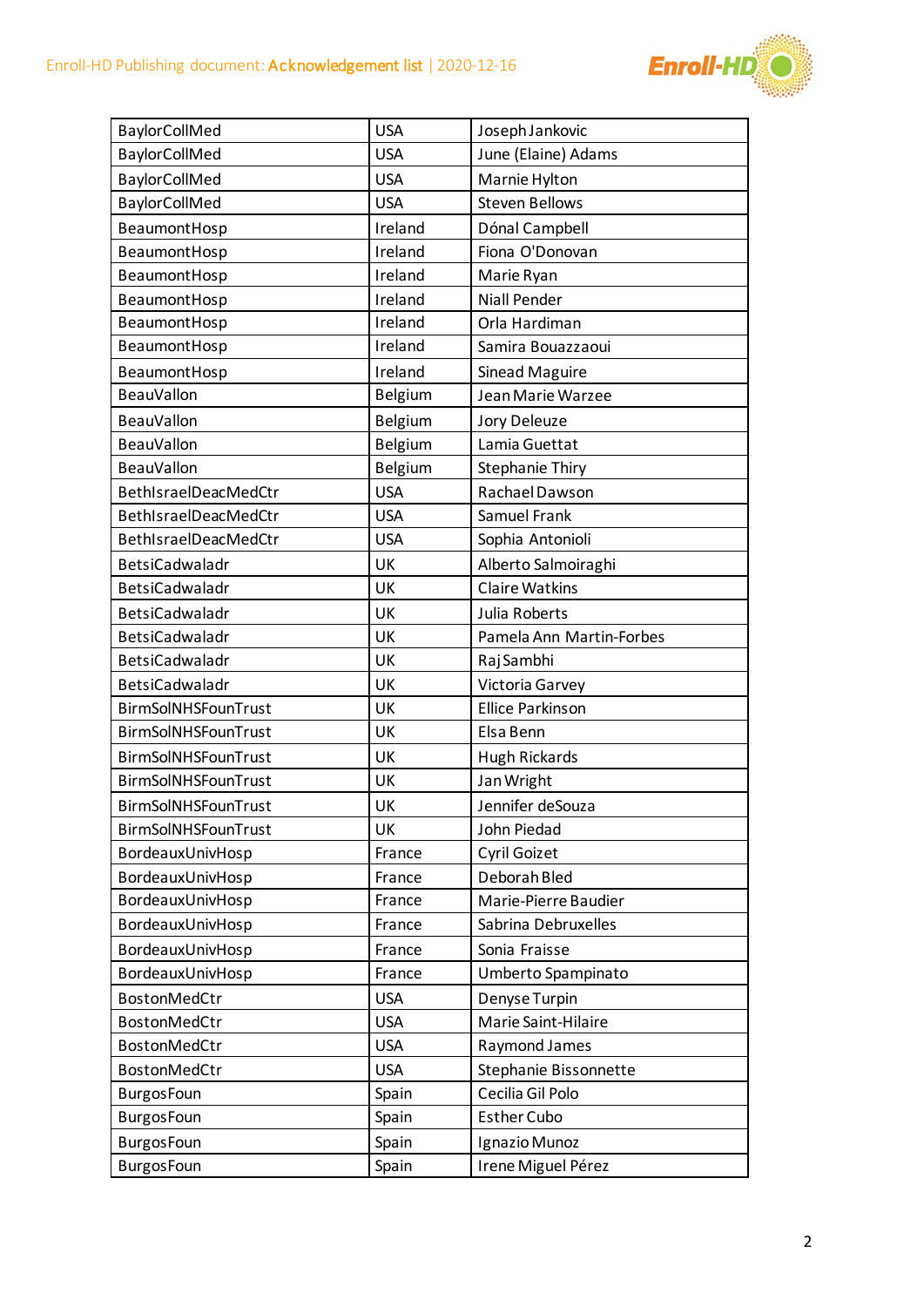

| <b>BurgosFoun</b>    | Spain      | Katia Llano Ordonez             |
|----------------------|------------|---------------------------------|
| <b>BurgosFoun</b>    | Spain      | Laura Aguado García             |
| BurgosFoun           | Spain      | M Dolores Díaz Piñeiro          |
| <b>BurgosFoun</b>    | Spain      | María Aranzazu Gutiérrez Ortega |
| <b>BurgosFoun</b>    | Spain      | <b>Natividad Marisccal</b>      |
| CardiffUniv          | UK         | Abuzer Hanif                    |
| CardiffUniv          | UK         | Alison Johnson                  |
| CardiffUniv          | UK         | Anne Rosser                     |
| CardiffUniv          | UK         | Caroline Young                  |
| CardiffUniv          | UK         | Duncan McLauchlan               |
| CardiffUniv          | UK         | Laura Mills                     |
| CardiffUniv          | UK         | Monica Busse                    |
| CardiffUniv          | UK         | Pauline Jones                   |
| CardiffUniv          | UK         | Rebecca Cloudsdale              |
| CardiffUniv          | UK         | <b>Rebecca Cousins</b>          |
| CardiffUniv          | UK         | Sophie Bishop                   |
| CardiffUniv          | UK         | <b>Thomas Massey</b>            |
| <b>CCFLouRuvo</b>    | <b>USA</b> | Donna Munic-Miller              |
| <b>CCFLouRuvo</b>    | <b>USA</b> | Hooman Honar                    |
| <b>CCFLouRuvo</b>    | <b>USA</b> | Liliana Dumitrescu              |
| <b>CCFLouRuvo</b>    | <b>USA</b> | Odinachi Oguh                   |
| <b>CCFLouRuvo</b>    | <b>USA</b> | Ryan Walsh                      |
| <b>CCFLouRuvo</b>    | <b>USA</b> | Yolande Mucharbach              |
| <b>CCFLouRuvo</b>    | <b>USA</b> | Zoltan Mari                     |
| <b>CenterMovDis</b>  | Canada     | Alanna Sheinberg                |
| <b>CenterMovDis</b>  | Canada     | Albie Law                       |
| <b>CenterMovDis</b>  | Canada     | Irita Karmalkar                 |
| CenterMovDis         | Canada     | John Adams                      |
| CenterMovDis         | Canada     | Jonielyn Carlos                 |
| CenterMovDis         | Canada     | Kevin Sorokin                   |
| <b>CenterMovDis</b>  | Canada     | Kimberly Thompson               |
| <b>CenterMovDis</b>  | Canada     | Libby Kalman                    |
| <b>CenterMovDis</b>  | Canada     | Marijana Pajic                  |
| <b>CenterMovDis</b>  | Canada     | Mark Guttman                    |
| <b>CenterMovDis</b>  | Canada     | Neshita Selva                   |
| <b>CenterMovDis</b>  | Canada     | Ragini Srinivasan               |
| <b>CenterMovDis</b>  | Canada     | Sandra Mendoza                  |
| <b>CenterMovDis</b>  | Canada     | Tania Mani                      |
| CenterMovDis         | Canada     | Teena Kailasanathan             |
| CentHospUnivMontreal | Canada     | Alby Richard                    |
| CentHospUnivMontreal | Canada     | <b>Benoit Gagnon</b>            |
| CentHospUnivMontreal | Canada     | Danièle Bouret                  |
| CentHospUnivMontreal | Canada     | Francine Lacroix                |
| CentHospUnivMontreal | Canada     | Julie Morrison                  |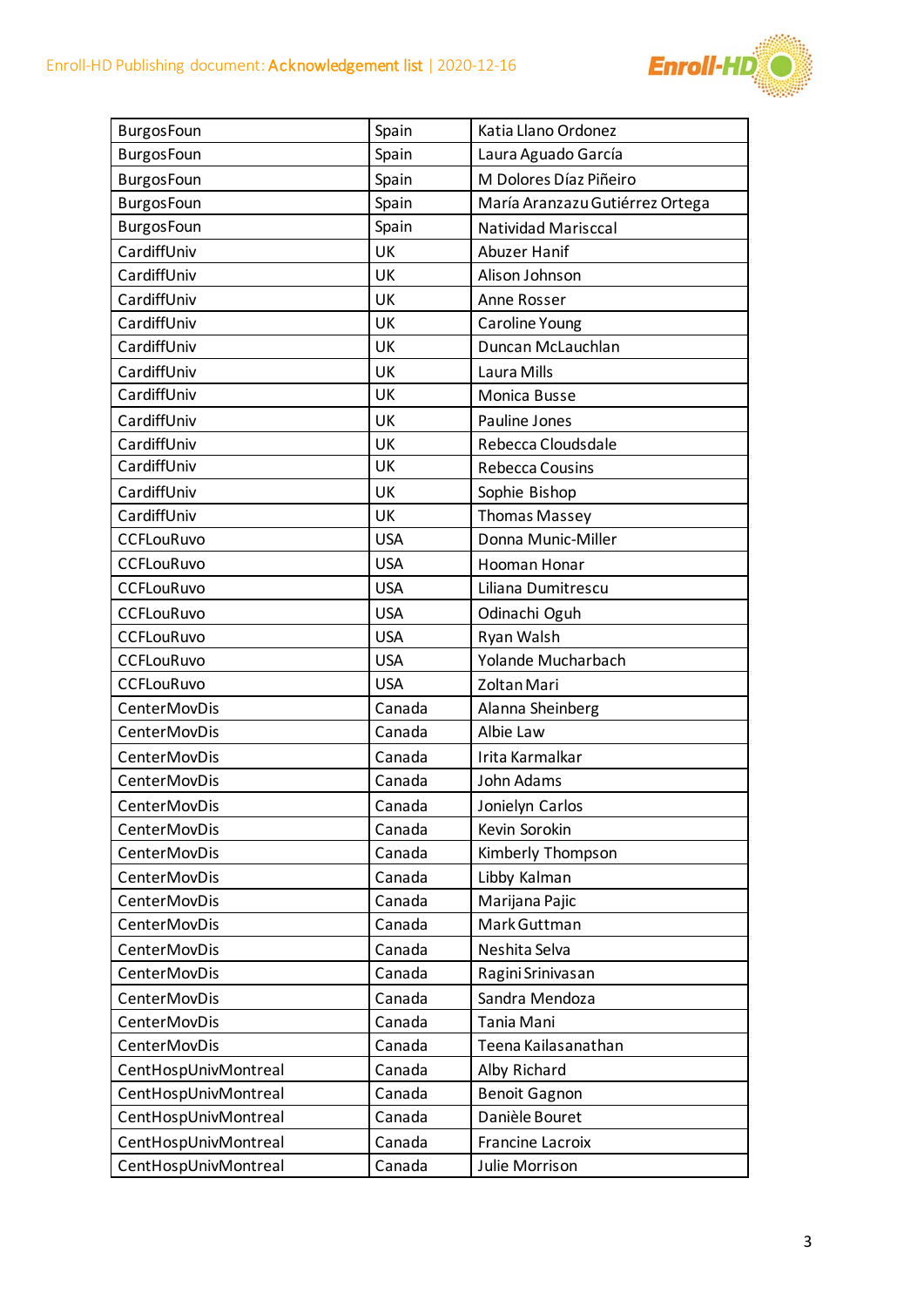

| CentHospUnivMontreal<br>Canada<br>Lyne Jean<br>CentHospUnivMontreal<br>Canada<br>Maria Fraraccio<br>CentHospUnivMontreal<br>Canada<br><b>Michael Panisset</b><br>CentHospUnivMontreal<br>Canada<br>Monica Beland<br>CentHospUnivMontreal<br>Canada<br><b>Suzanne Paris</b><br>CentHospUnivMontreal<br>Canada<br>Sylvain Chouinard<br>CentManHospFounTrust<br>UK<br>Amal Morsi<br>CentManHospFounTrust<br>UK<br>Charlene Lim<br>CentManHospFounTrust<br>Charlotte Hunt<br>UK<br>CentManHospFounTrust<br>UK<br>Cheryl Stopford<br>CentManHospFounTrust<br>David Craufurd<br>UK<br>CentManHospFounTrust<br>UK<br>Dawn Rogers<br><b>Helen Chadwick</b><br>CentManHospFounTrust<br>UK<br>CentManHospFounTrust<br>UK<br><b>Iris Trender-Gerhard</b><br>CentManHospFounTrust<br>UK<br>Isobel McMillan<br>CentManHospFounTrust<br>UK<br>Liz Howard<br>CentManHospFounTrust<br>UK<br>Rachel Thomasson<br>CentManHospFounTrust<br>Rebecca Owens<br>UK<br>CentManHospFounTrust<br>UK<br>Siofra Peeren<br>CentManHospFounTrust<br>UK<br><b>Tolga Turgut</b><br>Portugal<br>Ana Calado<br>CentralLisbonHospital<br>Chile<br><b>CETRAM</b><br>Ernesto Solis<br>Chile<br>CETRAM<br>Fiorella Barbagelata Agüero<br>Chile<br><b>CETRAM</b><br>Francisco Fuentealba<br>Chile<br>Karina Cabrera Llapa<br>CETRAM<br>Chile<br>CETRAM<br>Maria Consuelo Moos<br>Chile<br>CETRAM<br>Natalia Rojas<br>CETRAM<br>Chile<br>Pedro Chana<br>ClermontFerrandHosp<br><b>Ana-Raquel Marques</b><br>France<br>ClermontFerrandHosp<br>Bérengère Debilly<br>France<br><b>Charlotte Beal</b><br>ClermontFerrandHosp<br>France<br>ClermontFerrandHosp<br>France<br>Dihya Benghadid<br><b>Franck Durif</b><br>ClermontFerrandHosp<br>France<br>ClermontFerrandHosp<br>Laure Delaby<br>France<br>ClermontFerrandHosp<br>France<br>Perinne Legendre<br>ClevelandClinicFoun<br><b>Adam Margolius</b><br><b>USA</b><br>Anwar Ahmed<br>ClevelandClinicFoun<br><b>USA</b><br>ClevelandClinicFoun<br><b>USA</b><br><b>Chris Firestone</b><br>Jennifer Mule<br>ClevelandClinicFoun<br><b>USA</b><br>ClevelandClinicFoun<br>Joseph Johnson<br><b>USA</b><br>ClevelandClinicFoun<br><b>USA</b><br>Karim Kheniser<br>ClevelandClinicFoun<br>Mayur Pandya<br><b>USA</b><br>ClevelandClinicFoun<br><b>USA</b><br>Michael Lengen |  |  |
|-------------------------------------------------------------------------------------------------------------------------------------------------------------------------------------------------------------------------------------------------------------------------------------------------------------------------------------------------------------------------------------------------------------------------------------------------------------------------------------------------------------------------------------------------------------------------------------------------------------------------------------------------------------------------------------------------------------------------------------------------------------------------------------------------------------------------------------------------------------------------------------------------------------------------------------------------------------------------------------------------------------------------------------------------------------------------------------------------------------------------------------------------------------------------------------------------------------------------------------------------------------------------------------------------------------------------------------------------------------------------------------------------------------------------------------------------------------------------------------------------------------------------------------------------------------------------------------------------------------------------------------------------------------------------------------------------------------------------------------------------------------------------------------------------------------------------------------------------------------------------------------------------------------------------------------------------------------------------------------------------------------------------------------------------------------------------------------------------------------------------------------------------------------------------------------------------------------------------------------------------------------------------------|--|--|
|                                                                                                                                                                                                                                                                                                                                                                                                                                                                                                                                                                                                                                                                                                                                                                                                                                                                                                                                                                                                                                                                                                                                                                                                                                                                                                                                                                                                                                                                                                                                                                                                                                                                                                                                                                                                                                                                                                                                                                                                                                                                                                                                                                                                                                                                               |  |  |
|                                                                                                                                                                                                                                                                                                                                                                                                                                                                                                                                                                                                                                                                                                                                                                                                                                                                                                                                                                                                                                                                                                                                                                                                                                                                                                                                                                                                                                                                                                                                                                                                                                                                                                                                                                                                                                                                                                                                                                                                                                                                                                                                                                                                                                                                               |  |  |
|                                                                                                                                                                                                                                                                                                                                                                                                                                                                                                                                                                                                                                                                                                                                                                                                                                                                                                                                                                                                                                                                                                                                                                                                                                                                                                                                                                                                                                                                                                                                                                                                                                                                                                                                                                                                                                                                                                                                                                                                                                                                                                                                                                                                                                                                               |  |  |
|                                                                                                                                                                                                                                                                                                                                                                                                                                                                                                                                                                                                                                                                                                                                                                                                                                                                                                                                                                                                                                                                                                                                                                                                                                                                                                                                                                                                                                                                                                                                                                                                                                                                                                                                                                                                                                                                                                                                                                                                                                                                                                                                                                                                                                                                               |  |  |
|                                                                                                                                                                                                                                                                                                                                                                                                                                                                                                                                                                                                                                                                                                                                                                                                                                                                                                                                                                                                                                                                                                                                                                                                                                                                                                                                                                                                                                                                                                                                                                                                                                                                                                                                                                                                                                                                                                                                                                                                                                                                                                                                                                                                                                                                               |  |  |
|                                                                                                                                                                                                                                                                                                                                                                                                                                                                                                                                                                                                                                                                                                                                                                                                                                                                                                                                                                                                                                                                                                                                                                                                                                                                                                                                                                                                                                                                                                                                                                                                                                                                                                                                                                                                                                                                                                                                                                                                                                                                                                                                                                                                                                                                               |  |  |
|                                                                                                                                                                                                                                                                                                                                                                                                                                                                                                                                                                                                                                                                                                                                                                                                                                                                                                                                                                                                                                                                                                                                                                                                                                                                                                                                                                                                                                                                                                                                                                                                                                                                                                                                                                                                                                                                                                                                                                                                                                                                                                                                                                                                                                                                               |  |  |
|                                                                                                                                                                                                                                                                                                                                                                                                                                                                                                                                                                                                                                                                                                                                                                                                                                                                                                                                                                                                                                                                                                                                                                                                                                                                                                                                                                                                                                                                                                                                                                                                                                                                                                                                                                                                                                                                                                                                                                                                                                                                                                                                                                                                                                                                               |  |  |
|                                                                                                                                                                                                                                                                                                                                                                                                                                                                                                                                                                                                                                                                                                                                                                                                                                                                                                                                                                                                                                                                                                                                                                                                                                                                                                                                                                                                                                                                                                                                                                                                                                                                                                                                                                                                                                                                                                                                                                                                                                                                                                                                                                                                                                                                               |  |  |
|                                                                                                                                                                                                                                                                                                                                                                                                                                                                                                                                                                                                                                                                                                                                                                                                                                                                                                                                                                                                                                                                                                                                                                                                                                                                                                                                                                                                                                                                                                                                                                                                                                                                                                                                                                                                                                                                                                                                                                                                                                                                                                                                                                                                                                                                               |  |  |
|                                                                                                                                                                                                                                                                                                                                                                                                                                                                                                                                                                                                                                                                                                                                                                                                                                                                                                                                                                                                                                                                                                                                                                                                                                                                                                                                                                                                                                                                                                                                                                                                                                                                                                                                                                                                                                                                                                                                                                                                                                                                                                                                                                                                                                                                               |  |  |
|                                                                                                                                                                                                                                                                                                                                                                                                                                                                                                                                                                                                                                                                                                                                                                                                                                                                                                                                                                                                                                                                                                                                                                                                                                                                                                                                                                                                                                                                                                                                                                                                                                                                                                                                                                                                                                                                                                                                                                                                                                                                                                                                                                                                                                                                               |  |  |
|                                                                                                                                                                                                                                                                                                                                                                                                                                                                                                                                                                                                                                                                                                                                                                                                                                                                                                                                                                                                                                                                                                                                                                                                                                                                                                                                                                                                                                                                                                                                                                                                                                                                                                                                                                                                                                                                                                                                                                                                                                                                                                                                                                                                                                                                               |  |  |
|                                                                                                                                                                                                                                                                                                                                                                                                                                                                                                                                                                                                                                                                                                                                                                                                                                                                                                                                                                                                                                                                                                                                                                                                                                                                                                                                                                                                                                                                                                                                                                                                                                                                                                                                                                                                                                                                                                                                                                                                                                                                                                                                                                                                                                                                               |  |  |
|                                                                                                                                                                                                                                                                                                                                                                                                                                                                                                                                                                                                                                                                                                                                                                                                                                                                                                                                                                                                                                                                                                                                                                                                                                                                                                                                                                                                                                                                                                                                                                                                                                                                                                                                                                                                                                                                                                                                                                                                                                                                                                                                                                                                                                                                               |  |  |
|                                                                                                                                                                                                                                                                                                                                                                                                                                                                                                                                                                                                                                                                                                                                                                                                                                                                                                                                                                                                                                                                                                                                                                                                                                                                                                                                                                                                                                                                                                                                                                                                                                                                                                                                                                                                                                                                                                                                                                                                                                                                                                                                                                                                                                                                               |  |  |
|                                                                                                                                                                                                                                                                                                                                                                                                                                                                                                                                                                                                                                                                                                                                                                                                                                                                                                                                                                                                                                                                                                                                                                                                                                                                                                                                                                                                                                                                                                                                                                                                                                                                                                                                                                                                                                                                                                                                                                                                                                                                                                                                                                                                                                                                               |  |  |
|                                                                                                                                                                                                                                                                                                                                                                                                                                                                                                                                                                                                                                                                                                                                                                                                                                                                                                                                                                                                                                                                                                                                                                                                                                                                                                                                                                                                                                                                                                                                                                                                                                                                                                                                                                                                                                                                                                                                                                                                                                                                                                                                                                                                                                                                               |  |  |
|                                                                                                                                                                                                                                                                                                                                                                                                                                                                                                                                                                                                                                                                                                                                                                                                                                                                                                                                                                                                                                                                                                                                                                                                                                                                                                                                                                                                                                                                                                                                                                                                                                                                                                                                                                                                                                                                                                                                                                                                                                                                                                                                                                                                                                                                               |  |  |
|                                                                                                                                                                                                                                                                                                                                                                                                                                                                                                                                                                                                                                                                                                                                                                                                                                                                                                                                                                                                                                                                                                                                                                                                                                                                                                                                                                                                                                                                                                                                                                                                                                                                                                                                                                                                                                                                                                                                                                                                                                                                                                                                                                                                                                                                               |  |  |
|                                                                                                                                                                                                                                                                                                                                                                                                                                                                                                                                                                                                                                                                                                                                                                                                                                                                                                                                                                                                                                                                                                                                                                                                                                                                                                                                                                                                                                                                                                                                                                                                                                                                                                                                                                                                                                                                                                                                                                                                                                                                                                                                                                                                                                                                               |  |  |
|                                                                                                                                                                                                                                                                                                                                                                                                                                                                                                                                                                                                                                                                                                                                                                                                                                                                                                                                                                                                                                                                                                                                                                                                                                                                                                                                                                                                                                                                                                                                                                                                                                                                                                                                                                                                                                                                                                                                                                                                                                                                                                                                                                                                                                                                               |  |  |
|                                                                                                                                                                                                                                                                                                                                                                                                                                                                                                                                                                                                                                                                                                                                                                                                                                                                                                                                                                                                                                                                                                                                                                                                                                                                                                                                                                                                                                                                                                                                                                                                                                                                                                                                                                                                                                                                                                                                                                                                                                                                                                                                                                                                                                                                               |  |  |
|                                                                                                                                                                                                                                                                                                                                                                                                                                                                                                                                                                                                                                                                                                                                                                                                                                                                                                                                                                                                                                                                                                                                                                                                                                                                                                                                                                                                                                                                                                                                                                                                                                                                                                                                                                                                                                                                                                                                                                                                                                                                                                                                                                                                                                                                               |  |  |
|                                                                                                                                                                                                                                                                                                                                                                                                                                                                                                                                                                                                                                                                                                                                                                                                                                                                                                                                                                                                                                                                                                                                                                                                                                                                                                                                                                                                                                                                                                                                                                                                                                                                                                                                                                                                                                                                                                                                                                                                                                                                                                                                                                                                                                                                               |  |  |
|                                                                                                                                                                                                                                                                                                                                                                                                                                                                                                                                                                                                                                                                                                                                                                                                                                                                                                                                                                                                                                                                                                                                                                                                                                                                                                                                                                                                                                                                                                                                                                                                                                                                                                                                                                                                                                                                                                                                                                                                                                                                                                                                                                                                                                                                               |  |  |
|                                                                                                                                                                                                                                                                                                                                                                                                                                                                                                                                                                                                                                                                                                                                                                                                                                                                                                                                                                                                                                                                                                                                                                                                                                                                                                                                                                                                                                                                                                                                                                                                                                                                                                                                                                                                                                                                                                                                                                                                                                                                                                                                                                                                                                                                               |  |  |
|                                                                                                                                                                                                                                                                                                                                                                                                                                                                                                                                                                                                                                                                                                                                                                                                                                                                                                                                                                                                                                                                                                                                                                                                                                                                                                                                                                                                                                                                                                                                                                                                                                                                                                                                                                                                                                                                                                                                                                                                                                                                                                                                                                                                                                                                               |  |  |
|                                                                                                                                                                                                                                                                                                                                                                                                                                                                                                                                                                                                                                                                                                                                                                                                                                                                                                                                                                                                                                                                                                                                                                                                                                                                                                                                                                                                                                                                                                                                                                                                                                                                                                                                                                                                                                                                                                                                                                                                                                                                                                                                                                                                                                                                               |  |  |
|                                                                                                                                                                                                                                                                                                                                                                                                                                                                                                                                                                                                                                                                                                                                                                                                                                                                                                                                                                                                                                                                                                                                                                                                                                                                                                                                                                                                                                                                                                                                                                                                                                                                                                                                                                                                                                                                                                                                                                                                                                                                                                                                                                                                                                                                               |  |  |
|                                                                                                                                                                                                                                                                                                                                                                                                                                                                                                                                                                                                                                                                                                                                                                                                                                                                                                                                                                                                                                                                                                                                                                                                                                                                                                                                                                                                                                                                                                                                                                                                                                                                                                                                                                                                                                                                                                                                                                                                                                                                                                                                                                                                                                                                               |  |  |
|                                                                                                                                                                                                                                                                                                                                                                                                                                                                                                                                                                                                                                                                                                                                                                                                                                                                                                                                                                                                                                                                                                                                                                                                                                                                                                                                                                                                                                                                                                                                                                                                                                                                                                                                                                                                                                                                                                                                                                                                                                                                                                                                                                                                                                                                               |  |  |
|                                                                                                                                                                                                                                                                                                                                                                                                                                                                                                                                                                                                                                                                                                                                                                                                                                                                                                                                                                                                                                                                                                                                                                                                                                                                                                                                                                                                                                                                                                                                                                                                                                                                                                                                                                                                                                                                                                                                                                                                                                                                                                                                                                                                                                                                               |  |  |
|                                                                                                                                                                                                                                                                                                                                                                                                                                                                                                                                                                                                                                                                                                                                                                                                                                                                                                                                                                                                                                                                                                                                                                                                                                                                                                                                                                                                                                                                                                                                                                                                                                                                                                                                                                                                                                                                                                                                                                                                                                                                                                                                                                                                                                                                               |  |  |
|                                                                                                                                                                                                                                                                                                                                                                                                                                                                                                                                                                                                                                                                                                                                                                                                                                                                                                                                                                                                                                                                                                                                                                                                                                                                                                                                                                                                                                                                                                                                                                                                                                                                                                                                                                                                                                                                                                                                                                                                                                                                                                                                                                                                                                                                               |  |  |
|                                                                                                                                                                                                                                                                                                                                                                                                                                                                                                                                                                                                                                                                                                                                                                                                                                                                                                                                                                                                                                                                                                                                                                                                                                                                                                                                                                                                                                                                                                                                                                                                                                                                                                                                                                                                                                                                                                                                                                                                                                                                                                                                                                                                                                                                               |  |  |
|                                                                                                                                                                                                                                                                                                                                                                                                                                                                                                                                                                                                                                                                                                                                                                                                                                                                                                                                                                                                                                                                                                                                                                                                                                                                                                                                                                                                                                                                                                                                                                                                                                                                                                                                                                                                                                                                                                                                                                                                                                                                                                                                                                                                                                                                               |  |  |
|                                                                                                                                                                                                                                                                                                                                                                                                                                                                                                                                                                                                                                                                                                                                                                                                                                                                                                                                                                                                                                                                                                                                                                                                                                                                                                                                                                                                                                                                                                                                                                                                                                                                                                                                                                                                                                                                                                                                                                                                                                                                                                                                                                                                                                                                               |  |  |
|                                                                                                                                                                                                                                                                                                                                                                                                                                                                                                                                                                                                                                                                                                                                                                                                                                                                                                                                                                                                                                                                                                                                                                                                                                                                                                                                                                                                                                                                                                                                                                                                                                                                                                                                                                                                                                                                                                                                                                                                                                                                                                                                                                                                                                                                               |  |  |
|                                                                                                                                                                                                                                                                                                                                                                                                                                                                                                                                                                                                                                                                                                                                                                                                                                                                                                                                                                                                                                                                                                                                                                                                                                                                                                                                                                                                                                                                                                                                                                                                                                                                                                                                                                                                                                                                                                                                                                                                                                                                                                                                                                                                                                                                               |  |  |
|                                                                                                                                                                                                                                                                                                                                                                                                                                                                                                                                                                                                                                                                                                                                                                                                                                                                                                                                                                                                                                                                                                                                                                                                                                                                                                                                                                                                                                                                                                                                                                                                                                                                                                                                                                                                                                                                                                                                                                                                                                                                                                                                                                                                                                                                               |  |  |
|                                                                                                                                                                                                                                                                                                                                                                                                                                                                                                                                                                                                                                                                                                                                                                                                                                                                                                                                                                                                                                                                                                                                                                                                                                                                                                                                                                                                                                                                                                                                                                                                                                                                                                                                                                                                                                                                                                                                                                                                                                                                                                                                                                                                                                                                               |  |  |
|                                                                                                                                                                                                                                                                                                                                                                                                                                                                                                                                                                                                                                                                                                                                                                                                                                                                                                                                                                                                                                                                                                                                                                                                                                                                                                                                                                                                                                                                                                                                                                                                                                                                                                                                                                                                                                                                                                                                                                                                                                                                                                                                                                                                                                                                               |  |  |
| ClevelandClinicFoun<br><b>USA</b><br>Suzanne Mazhuvanchery                                                                                                                                                                                                                                                                                                                                                                                                                                                                                                                                                                                                                                                                                                                                                                                                                                                                                                                                                                                                                                                                                                                                                                                                                                                                                                                                                                                                                                                                                                                                                                                                                                                                                                                                                                                                                                                                                                                                                                                                                                                                                                                                                                                                                    |  |  |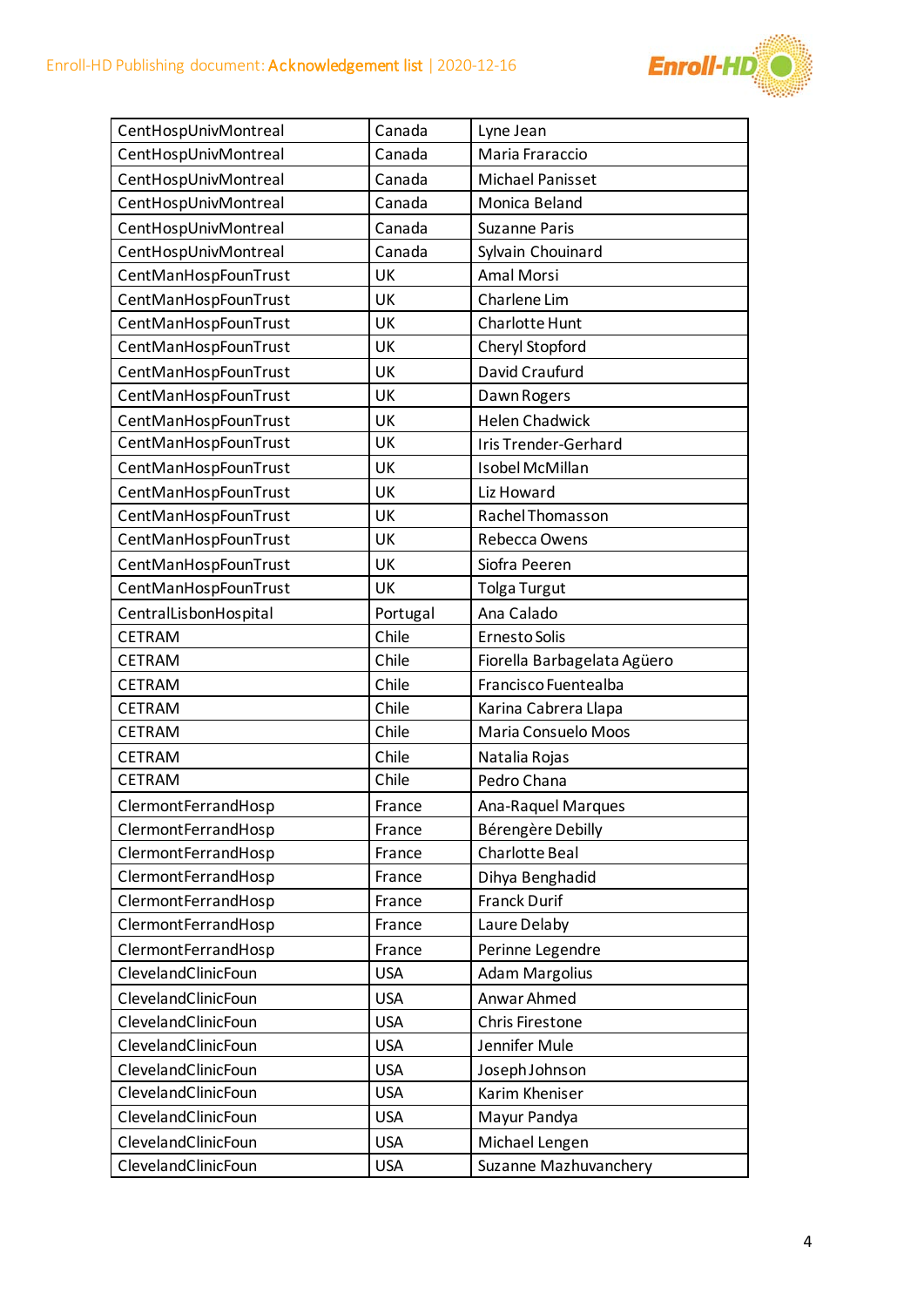

| ClinTriCtrMaastricht   | Netherlands | Daisy Ramakers              |
|------------------------|-------------|-----------------------------|
| ClinTriCtrMaastricht   | Netherlands | Joelle Sondeijker           |
| ClinTriCtrMaastricht   | Netherlands | <b>Marijn Pieters</b>       |
| ClinTriCtrMaastricht   | Netherlands | Mayke Oosterloo             |
| ColoSpringsNeuroAssoc  | <b>USA</b>  | Alicia (Lisa) Deschaine     |
| ColoSpringsNeuroAssoc  | <b>USA</b>  | Christen Kutz               |
| ColumbiaUniv           | <b>USA</b>  | Arthur Gillman              |
| ColumbiaUniv           | <b>USA</b>  | Ashwini Rao                 |
| ColumbiaUniv           | <b>USA</b>  | Carol Moskowitz             |
| ColumbiaUniv           | <b>USA</b>  | Elan Louis                  |
| ColumbiaUniv           | <b>USA</b>  | Hiral Shah                  |
| ColumbiaUniv           | <b>USA</b>  | Karen Marder                |
| ColumbiaUniv           | <b>USA</b>  | Kiryung Kim                 |
| ColumbiaUniv           | <b>USA</b>  | Lori Quinn                  |
| ColumbiaUniv           | <b>USA</b>  | Masood Manoochehri          |
| ColumbiaUniv           | <b>USA</b>  | Miles DeGrazia              |
| ColumbiaUniv           | <b>USA</b>  | Patrick Einhorn             |
| ColumbiaUniv           | <b>USA</b>  | Paula Wasserman             |
| ColumbiaUniv           | <b>USA</b>  | Ronda Clouse                |
| ColumbiaUniv           | <b>USA</b>  | Sarah Janicki               |
| CooperHealth           | <b>USA</b>  | Amy Colcher                 |
| CooperHealth           | <b>USA</b>  | <b>Andrew March</b>         |
| CooperHealth           | <b>USA</b>  | Justin Frisby               |
| Copernicus PodLec      | Poland      | Agnieszka Konkel            |
| Copernicus PodLec      | Poland      | <b>Emilia Sitek</b>         |
| Copernicus PodLec      | Poland      | Ewa Narozanska              |
| Copernicus PodLec      | Poland      | Magdalena Kwaśniak-Butowska |
| Copernicus PodLec      | Poland      | Witold Soltan               |
| CrucesHosp             | Spain       | Juan Carlos Gómez Esteban   |
| CrucesHosp             | Spain       | Maria Angeles Acera Gil     |
| CrucesHosp             | Spain       | Rocio del Pino Saez         |
| CtrHospUnivAmiens      | France      | Jarbas Correa Lino          |
| CtrHospUnivAmiens      | France      | Melissa Tir                 |
| CtrHospUnivAmiens      | France      | Pierre Krystkowiak          |
| CtrHospUnivAmiens      | France      | Sandrine Wannepain          |
| CtrHospUnivAmiens      | France      | Stéphanie Blin              |
| CtrHospUnivAmiens      | France      | <b>Tanguy Rohaut</b>        |
| CtrHospUnivAngers      | France      | Adriana Prundean            |
| CtrHospUnivAngers      | France      | Audrey Olivier              |
| CtrHospUnivAngers      | France      | Christophe Verny            |
| CtrHospUnivAngers      | France      | Clarisse Scherer Gagou      |
| CtrHospUnivAngers      | France      | Phillipe Allain             |
| CtrHospUnivMontpellier | France      | Aurélie Matos               |
| CtrHospUnivMontpellier | France      | Cecilia Marelli             |
|                        |             |                             |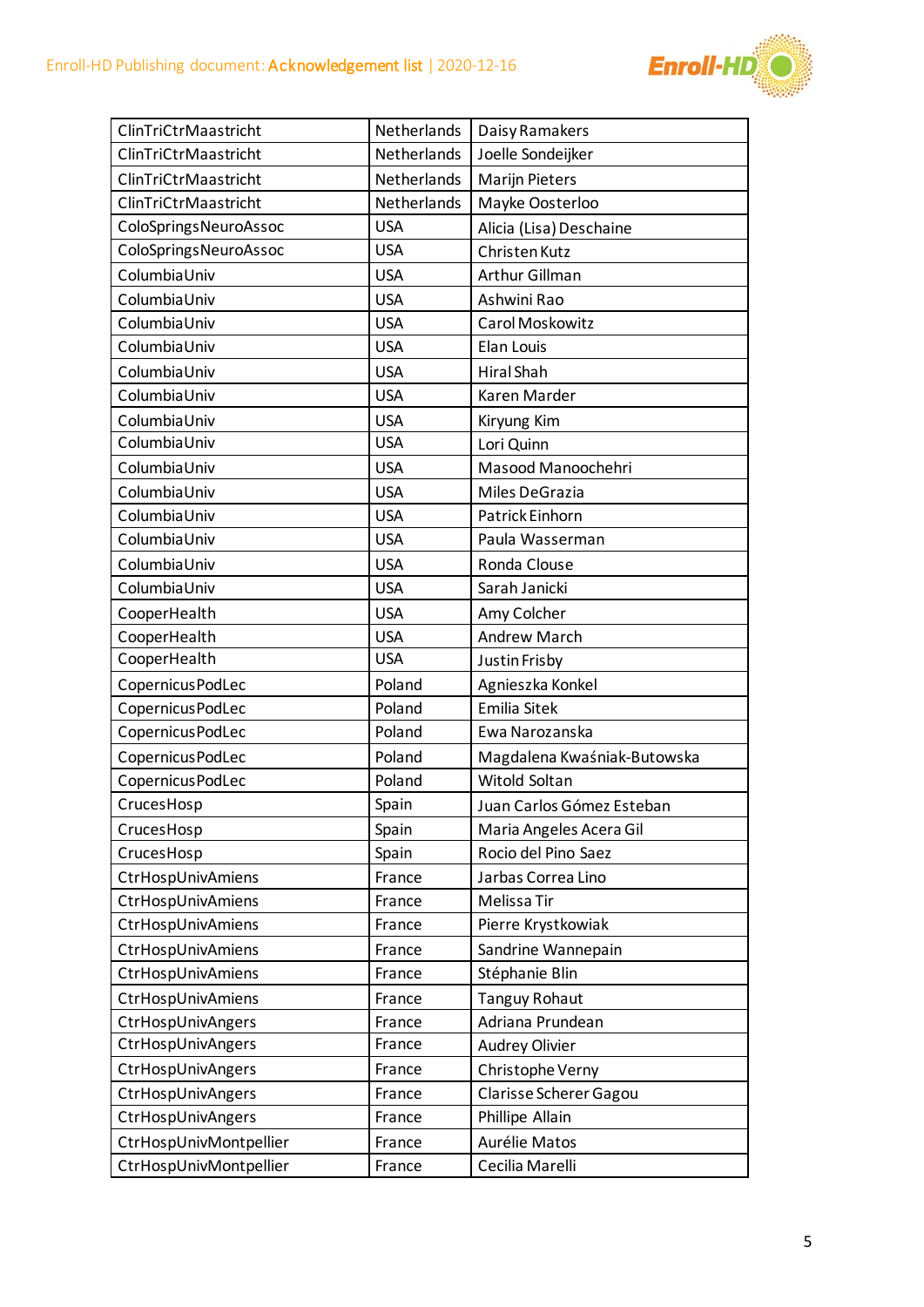

| CtrHospUnivMontpellier  | France     | Diana Ban                 |
|-------------------------|------------|---------------------------|
| DukeUniv                | <b>USA</b> | <b>Burton Scott</b>       |
| DukeUniv                | <b>USA</b> | Lisa Gauger               |
| DukeUniv                | <b>USA</b> | McKenzie Luxmore          |
| DukeUniv                | <b>USA</b> | Peggy Perry-Trice         |
| EmoryUniv               | <b>USA</b> | <b>Elaine Sperin</b>      |
| EmoryUniv               | <b>USA</b> | Jamie Hatcher-Martin      |
| EmoryUniv               | <b>USA</b> | <b>Stewart Factor</b>     |
| EvergreenHealth         | <b>USA</b> | Anna Fierro               |
| EvergreenHealth         | <b>USA</b> | Carey Gonzales            |
| EvergreenHealth         | <b>USA</b> | Daniel Burdick            |
| EvergreenHealth         | <b>USA</b> | Julissa Leon              |
| EvergreenHealth         | <b>USA</b> | Marsha Merrick            |
| EvergreenHealth         | <b>USA</b> | Pinky Agarwal             |
| FifeHealthBoard         | UK         | Michael Armanyous         |
| FifeHealthBoard         | UK         | Nicola Johns              |
| FifeHealthBoard         | UK         | Simon Rubidge             |
| FundacioClinicBiomedica | Spain      | Cèlia Painous             |
| FundacioClinicBiomedica | Spain      | Esteban Muñoz             |
| FundacioClinicBiomedica | Spain      | Pilar Santacruz           |
| FundHospUnivLaFe        | Spain      | Carmen Peiro              |
| FundHospUnivLaFe        | Spain      | Francisco Castera Brugada |
| GeorgeHuntingtonInst    | Germany    | Anabel Rüsenberg          |
| GeorgeHuntingtonInst    | Germany    | Anja Kletsch              |
| GeorgeHuntingtonInst    | Germany    | Dorothee Schulte to Bühne |
| GeorgeHuntingtonInst    | Germany    | Herwig Lange              |
| GeorgeHuntingtonInst    | Germany    | <b>Irene Stoll</b>        |
| GeorgeHuntingtonInst    | Germany    | Julia Beinlich            |
| GeorgeHuntingtonInst    | Germany    | Laura Spital Dornhege     |
| GeorgeHuntingtonInst    | Germany    | Nicole Göpfert            |
| GeorgeHuntingtonInst    | Germany    | Paula Raulet              |
| GeorgeHuntingtonInst    | Germany    | Ralf Reilmann             |
| GeorgeHuntingtonInst    | Germany    | Selma Belgriri            |
| GeorgeHuntingtonInst    | Germany    | Stefan Bohlen             |
| GeorgeHuntingtonInst    | Germany    | Svenja Aufenberg          |
| GeorgeHuntingtonInst    | Germany    | <b>Ulrich Markfort</b>    |
| GeorgetownUniv          | <b>USA</b> | Alexis Carlson            |
| GeorgetownUniv          | <b>USA</b> | Erin Koppel               |
| GeorgetownUniv          | <b>USA</b> | Jen Purks                 |
| GeorgetownUniv          | <b>USA</b> | Karen Anderson            |
| GeorgetownUniv          | <b>USA</b> | Natasha Scott             |
| GeorgetownUniv          | <b>USA</b> | Robin Kuprewicz           |
| GreatGlasgowHealthBoard | UK         | Catherine Deith           |
| GreatGlasgowHealthBoard | UK         | Catriona McNeill          |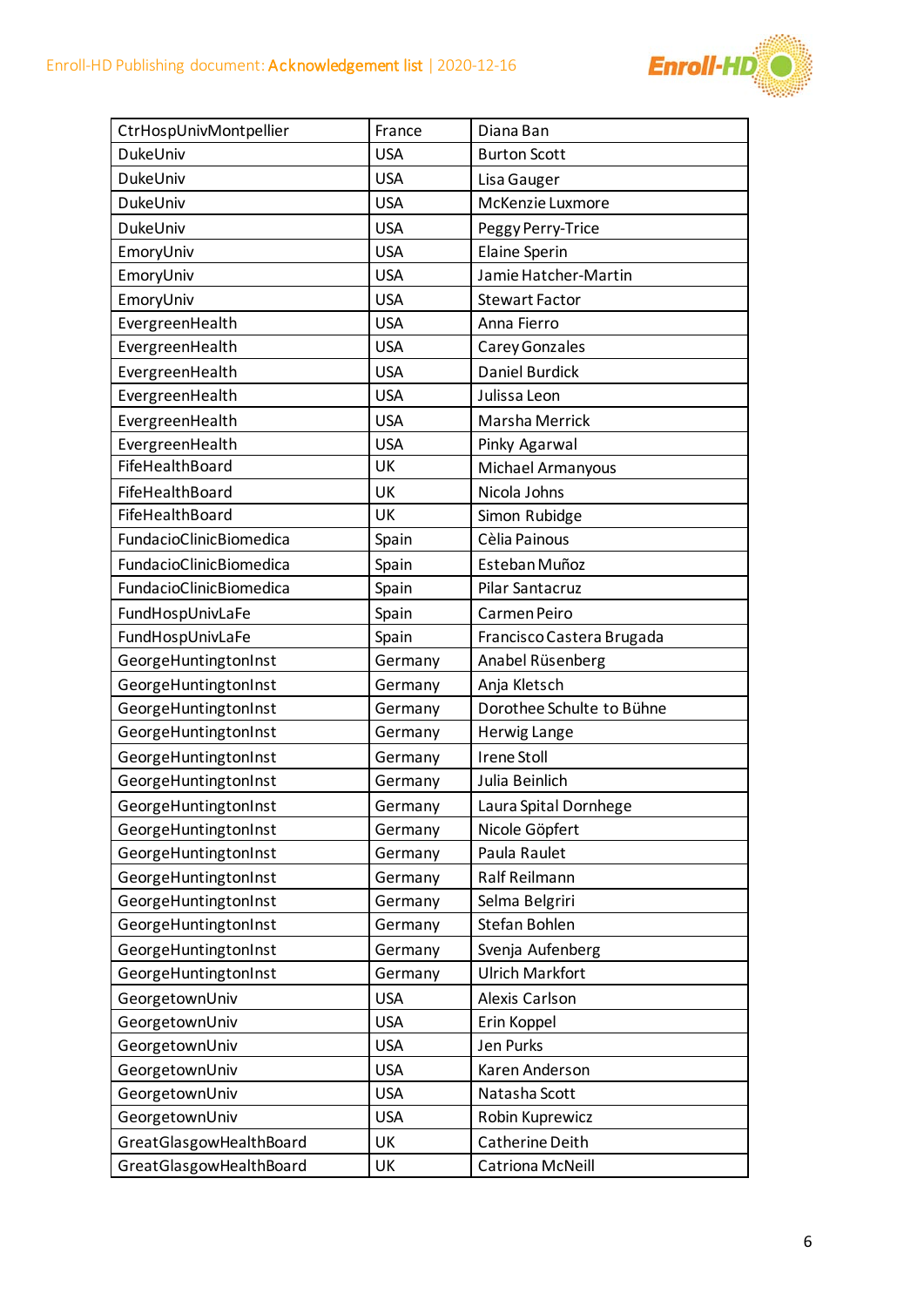

| GreatGlasgowHealthBoard | UK             | Craig Patrick                |
|-------------------------|----------------|------------------------------|
| GreatGlasgowHealthBoard | UK             | Gillian Scott                |
| GreatGlasgowHealthBoard | UK             | <b>Helen Bannister</b>       |
| GreatGlasgowHealthBoard | UK             | Matthew Sheridan             |
| GreatGlasgowHealthBoard | UK             | Murray Sutherland            |
| GreatGlasgowHealthBoard | UK             | Shana Cross                  |
| GreatGlasgowHealthBoard | UK             | Shona McKay                  |
| GreatGlasgowHealthBoard | UK             | Stephanie Cowan              |
| GreatGlasgowHealthBoard | UK             | <b>Stuart Affleck</b>        |
| GreatGlasgowHealthBoard | UK             | <b>Stuart Ritchie</b>        |
| GuyandStThomFounTrust   | UK             | Amy McLachlan                |
| GuyandStThomFounTrust   | UK             | Deborah Ruddy                |
| GuyandStThomFounTrust   | UK             | Dene Robertson               |
| GuyandStThomFounTrust   | UK             | Elizabeth White              |
| GuyandStThomFounTrust   | UK             | <b>Thomasin Andrews</b>      |
| <b>HNDC</b>             | <b>USA</b>     | Gregory Suter                |
| <b>HNDC</b>             | <b>USA</b>     | William M Mallonee           |
| HospCreuSantPau         | Spain          | Andrea Horta                 |
| HospCreuSantPau         | Spain          | Arnau Puig Davi              |
| HospCreuSantPau         | Spain          | Jaime Kulisevsky             |
| HospCreuSantPau         | Spain          | Jesus Perez Perez            |
| HospCreuSantPau         | Spain          | Saul Martinez                |
| HospErasmeUnivBrux      | <b>Belgium</b> | Frédéric Supiot              |
| HospErasmeUnivBrux      | Belgium        | <b>Nick Alaerts</b>          |
| HospFernFonseca         | Portugal       | Cristina Costa               |
| HospInfantChrisBadaj    | Spain          | Beatriz Duque San Juan       |
| HospInfantChrisBadaj    | Spain          | Carmen Duran Herrera         |
| HospInfantChrisBadaj    | Spain          | Montserrat Gomez-Gutierrez   |
| HospInfantChrisBadaj    | Spain          | Patrocinio García Moreno     |
| HospMareMerce           | Spain          | Celia Mareca Viladrich       |
| HospMareMerce           | Spain          | Elvira Roca Goma             |
| HospMareMerce           | Spain          | Jesús Miguel Ruíz Idiago     |
| HospMareMerce           | Spain          | Misericordia Floriach Robert |
| HospMareMerce           | Spain          | Patricia Vaquero Casado      |
| HospMarseille           | France         | Eve Benchetrit               |
| HospMarseille           | France         | Frédérique Fluchere          |
| HospMarseille           | France         | Jean-Philippe Azulay         |
| HospMarseille           | France         | Laura Mundler                |
| HospMarseille           | France         | Marie-Hélène Delfini         |
| HospUnivBellvitge       | Spain          | Jordi Bas                    |
| HospUnivBellvitge       | Spain          | Matilde Calopa               |
| HospUnivBellvitge       | Spain          | Nadia Rodriguez Dedichán     |
| HospUnivBellvitge       | Spain          | Serge Jaumà Classen          |
| IndianaUniv             | <b>USA</b>     | Andrea Hurt                  |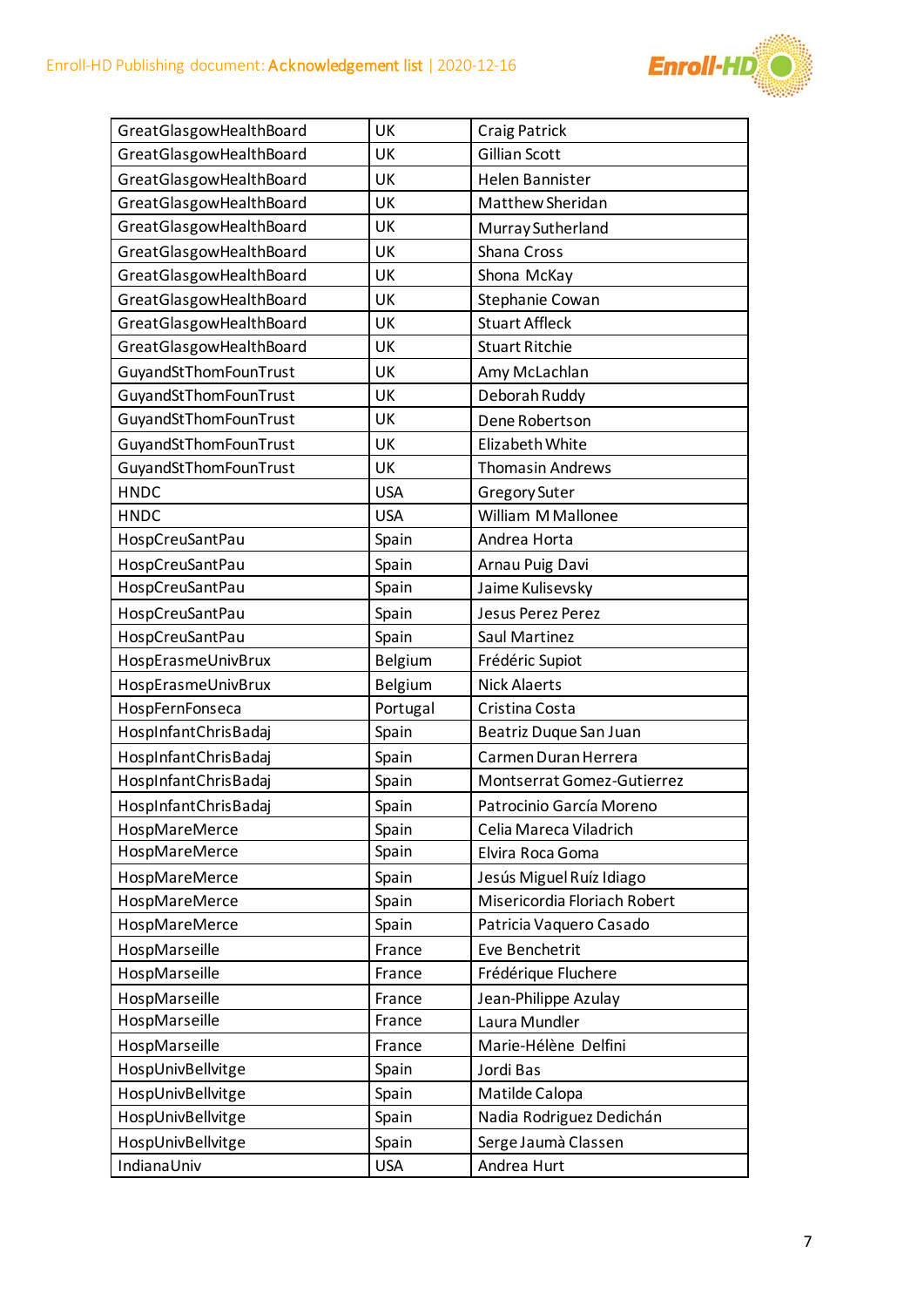

| IndianaUniv                     | <b>USA</b>     | <b>Chris James</b>          |
|---------------------------------|----------------|-----------------------------|
| IndianaUniv                     | <b>USA</b>     | Christopher James           |
| IndianaUniv                     | <b>USA</b>     | Courtney Treharn            |
| IndianaUniv                     | <b>USA</b>     | Joanne Wojcieszek           |
| IndianaUniv                     | <b>USA</b>     | Melissa Wesson              |
| IndyPraktykaLekarskaDanZielonka | Poland         | <b>Bassel Saleh</b>         |
| IndyPraktykaLekarskaDanZielonka | Poland         | Daniel Zielonka             |
| InstCervMoelle                  | France         | Alexandra Durr              |
| InstCervMoelle                  | France         | Anna Heinzmann              |
| InstCervMoelle                  | France         | Giulia Coarelli             |
| InstCervMoelle                  | France         | Hortense Hurmic             |
| InstCervMoelle                  | France         | Marie Biet                  |
| InstCervMoelle                  | France         | Rania Hilab                 |
| InstMedMol                      | Portugal       | Daniela Silva               |
| InstMedMol                      | Portugal       | Joaquim J Ferreira          |
| InstMedMol                      | Portugal       | Madalena Rosário            |
| InstMedMol                      | Portugal       | <b>Tiago Mendes</b>         |
| <b>InstNeuroBuenoAires</b>      | Argentina      | <b>Emilia Mabel Gatto</b>   |
| <b>InstNeuroBuenoAires</b>      | Argentina      | Maria Lucrecia Pavon        |
| <b>InstNeuroBuenoAires</b>      | Argentina      | Martin Cesarini             |
| <b>InstNeuroBuenoAires</b>      | Argentina      | Natalia Gonzalez Rojas      |
| InstPathGenCharleroi            | <b>Belgium</b> | Cécile Minet                |
| InstPathGenCharleroi            | Belgium        | Christine Verellen-Dumoulin |
| InstPathGenCharleroi            | <b>Belgium</b> | Dominique Van Paemel        |
| InstPathGenCharleroi            | <b>Belgium</b> | Michel Dupuis               |
| InstPsychandNeuro               | Poland         | Grzegorz Witkowski          |
| InstPsychandNeuro               | Poland         | Iwona Stepniak              |
| InstPsychandNeuro               | Poland         | Karolina Jakutowicz         |
| JimenDiazFoun                   | Spain          | Andrea Gómez García         |
| JimenDiazFoun                   | Spain          | Asunción Martinez           |
| JimenDiazFoun                   | Spain          | Cici Feliz Feliz            |
| JimenDiazFoun                   | Spain          | Marta Oses Lara             |
| JimenDiazFoun                   | Spain          | Marta Ruiz López            |
| JimenDiazFoun                   | Spain          | Noelia Rodríguez Martínez   |
| <b>JimenDiazFoun</b>            | Spain          | Pedro J Garcia Ruiz         |
| JimenDiazFoun                   | Spain          | Teresa Montojo Villasanta   |
| JohnsHopkinsUniv                | <b>USA</b>     | <b>Christopher Ross</b>     |
| Johns Hopkins Univ              | <b>USA</b>     | Frederick Nucifora          |
| JohnsHopkinsUniv                | <b>USA</b>     | Gregory Churchill           |
| Johns Hopkins Univ              | <b>USA</b>     | Jacqueline Bran             |
| Johns Hopkins Univ              | <b>USA</b>     | Jee Bang                    |
| Johns Hopkins Univ              | <b>USA</b>     | Kia Ultz                    |
| Johns Hopkins Univ              | <b>USA</b>     | Martin Kronenbuerger        |
| JohnsHopkinsUniv                | <b>USA</b>     | Maryjane Ong                |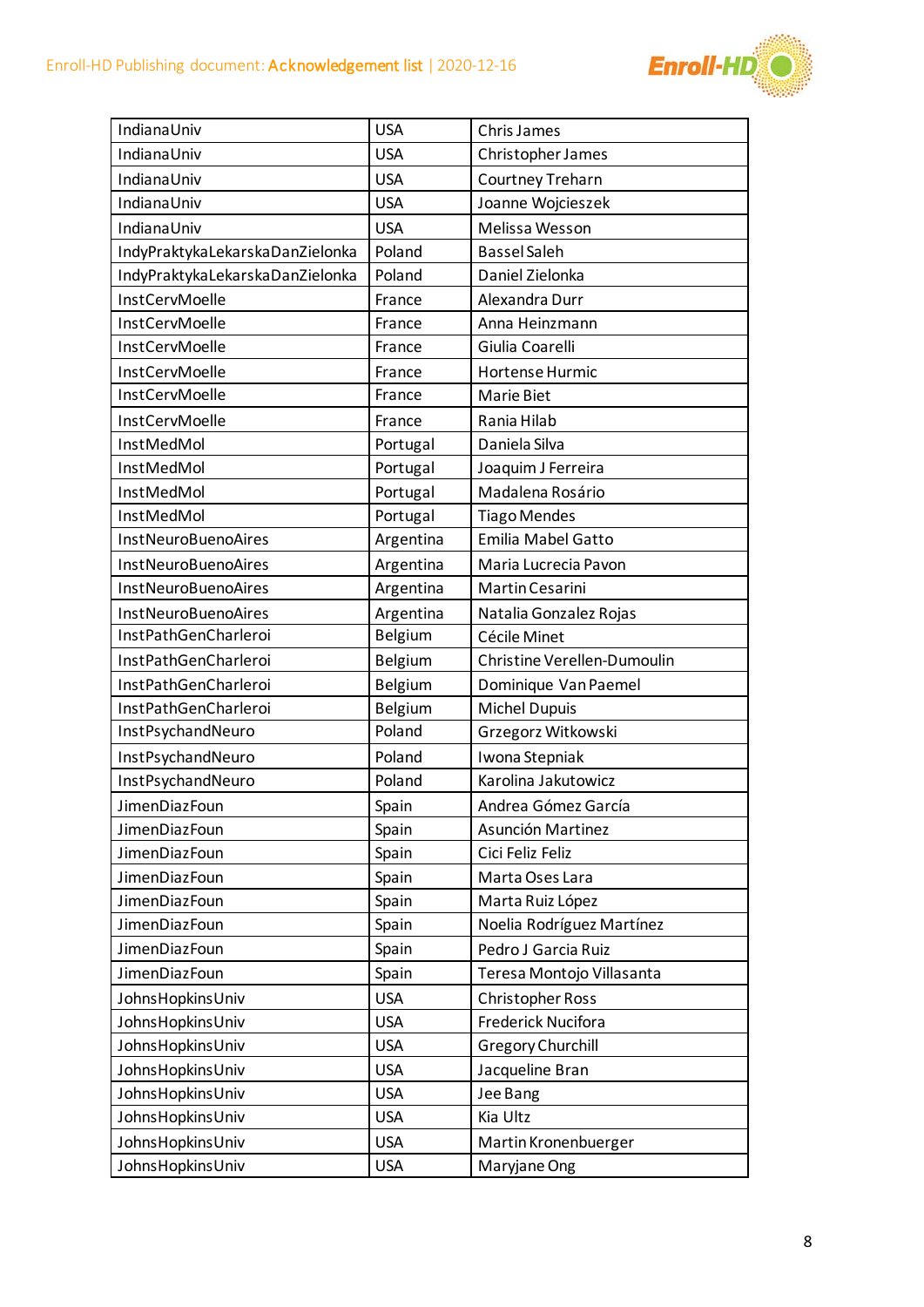

| <b>USA</b><br>Michael Monza<br>Johns Hopkins Univ<br>Mollie Jenckes<br>Johns Hopkins Univ<br><b>USA</b><br>JohnsHopkinsUniv<br><b>USA</b><br>Nadine Yoritomo<br>KbolsarAmpKlinTauf<br>Aleksandra Jovanovic<br>Germany<br>KbolsarAmpKlinTauf<br>Alzbeta Mühlbäck<br>Germany<br>KbolsarAmpKlinTauf<br>Ana Bokan<br>Germany<br>KbolsarAmpKlinTauf<br>Germany<br>Danijel Stojicic<br>KbolsarAmpKlinTauf<br>Erna Stephanie Jobst<br>Germany<br>Gertrud Forstmaier<br>KbolsarAmpKlinTauf<br>Germany<br>KbolsarAmpKlinTauf<br>Katherine Elisabeth Kaempchen<br>Germany<br>KbolsarAmpKlinTauf<br>Germany<br>Lena Schmitt<br>KbolsarAmpKlinTauf<br>Magdalena Koehler<br>Germany<br>KbolsarAmpKlinTauf<br><b>Matthias Dose</b><br>Germany<br>KbolsarAmpKlinTauf<br>Germany<br>Michael Bachmaier<br>KbolsarAmpKlinTauf<br>Rainer Hoffmann<br>Germany<br>KbolsarAmpKlinTauf<br>Germany<br><b>Ralf Marquard</b><br>Rawad Alhanout<br>KbolsarAmpKlinTauf<br>Germany<br>KrakowskaAkademiaNeuro<br>Poland<br>Anna Wasielewska<br>KrakowskaAkademiaNeuro<br>Poland<br>Magdalena Wójcik<br>KrakowskaAkademiaNeuro<br>Poland<br>Marta Golosz<br>KrakowskaAkademiaNeuro<br>Poland<br>Monica Rudzinska<br>Poland<br>KrakowskaAkademiaNeuro<br>Natalia Grabska<br>UK<br>Alan Liu<br>LeedsTeachHospTrust<br>LeedsTeachHospTrust<br>UK<br><b>Alison Kraus</b><br>LeedsTeachHospTrust<br>UK<br>Anne Kunnacherry<br>Callum Schofield<br>LeedsTeachHospTrust<br>UK<br>LeedsTeachHospTrust<br>UK<br>Caroline Peacey<br>LeedsTeachHospTrust<br>Deborah Holliday<br>UK<br>LeedsTeachHospTrust<br>Elizabeth Rowett<br>UK<br>UK<br>LeedsTeachHospTrust<br>Emma Hobson<br>LeedsTeachHospTrust<br>UK<br>Hannah Musgrave<br>LeedsTeachHospTrust<br>UK<br>Ivana Markova<br>LeedsTeachHospTrust<br>UK<br>Jacqueline Hodgkinson<br>LeedsTeachHospTrust<br>UK<br>Jeremy Cosgrove<br>LeedsTeachHospTrust<br>Kerry Cresswell<br>UK<br>LeedsTeachHospTrust<br>Lee Martin<br>UK<br>LeedsTeachHospTrust<br>Sarah Coulson<br>UK<br>LeedsTeachHospTrust<br>UK<br>Stuart Jamieson<br>LegaltalRiceHunt<br>Italy<br>Barbara D'Alessio<br>Chiara Esposito<br>LegaltalRiceHunt<br>Italy<br>Consuelo Ceccarelli<br>LegaltalRiceHunt<br>Italy<br>LegaltalRiceHunt<br>Italy<br>Ferdinando Squitieri<br>LegaltalRiceHunt<br>Francesca Lovo<br>Italy<br>LegaltalRiceHunt<br>Iolanda Santimone<br>Italy |  |  |
|------------------------------------------------------------------------------------------------------------------------------------------------------------------------------------------------------------------------------------------------------------------------------------------------------------------------------------------------------------------------------------------------------------------------------------------------------------------------------------------------------------------------------------------------------------------------------------------------------------------------------------------------------------------------------------------------------------------------------------------------------------------------------------------------------------------------------------------------------------------------------------------------------------------------------------------------------------------------------------------------------------------------------------------------------------------------------------------------------------------------------------------------------------------------------------------------------------------------------------------------------------------------------------------------------------------------------------------------------------------------------------------------------------------------------------------------------------------------------------------------------------------------------------------------------------------------------------------------------------------------------------------------------------------------------------------------------------------------------------------------------------------------------------------------------------------------------------------------------------------------------------------------------------------------------------------------------------------------------------------------------------------------------------------------------------------------------------------------------------------------------------------------------------------------------------------------------------------------------------------------------------------------------------------------------------------------------------------------|--|--|
|                                                                                                                                                                                                                                                                                                                                                                                                                                                                                                                                                                                                                                                                                                                                                                                                                                                                                                                                                                                                                                                                                                                                                                                                                                                                                                                                                                                                                                                                                                                                                                                                                                                                                                                                                                                                                                                                                                                                                                                                                                                                                                                                                                                                                                                                                                                                                |  |  |
|                                                                                                                                                                                                                                                                                                                                                                                                                                                                                                                                                                                                                                                                                                                                                                                                                                                                                                                                                                                                                                                                                                                                                                                                                                                                                                                                                                                                                                                                                                                                                                                                                                                                                                                                                                                                                                                                                                                                                                                                                                                                                                                                                                                                                                                                                                                                                |  |  |
|                                                                                                                                                                                                                                                                                                                                                                                                                                                                                                                                                                                                                                                                                                                                                                                                                                                                                                                                                                                                                                                                                                                                                                                                                                                                                                                                                                                                                                                                                                                                                                                                                                                                                                                                                                                                                                                                                                                                                                                                                                                                                                                                                                                                                                                                                                                                                |  |  |
|                                                                                                                                                                                                                                                                                                                                                                                                                                                                                                                                                                                                                                                                                                                                                                                                                                                                                                                                                                                                                                                                                                                                                                                                                                                                                                                                                                                                                                                                                                                                                                                                                                                                                                                                                                                                                                                                                                                                                                                                                                                                                                                                                                                                                                                                                                                                                |  |  |
|                                                                                                                                                                                                                                                                                                                                                                                                                                                                                                                                                                                                                                                                                                                                                                                                                                                                                                                                                                                                                                                                                                                                                                                                                                                                                                                                                                                                                                                                                                                                                                                                                                                                                                                                                                                                                                                                                                                                                                                                                                                                                                                                                                                                                                                                                                                                                |  |  |
|                                                                                                                                                                                                                                                                                                                                                                                                                                                                                                                                                                                                                                                                                                                                                                                                                                                                                                                                                                                                                                                                                                                                                                                                                                                                                                                                                                                                                                                                                                                                                                                                                                                                                                                                                                                                                                                                                                                                                                                                                                                                                                                                                                                                                                                                                                                                                |  |  |
|                                                                                                                                                                                                                                                                                                                                                                                                                                                                                                                                                                                                                                                                                                                                                                                                                                                                                                                                                                                                                                                                                                                                                                                                                                                                                                                                                                                                                                                                                                                                                                                                                                                                                                                                                                                                                                                                                                                                                                                                                                                                                                                                                                                                                                                                                                                                                |  |  |
|                                                                                                                                                                                                                                                                                                                                                                                                                                                                                                                                                                                                                                                                                                                                                                                                                                                                                                                                                                                                                                                                                                                                                                                                                                                                                                                                                                                                                                                                                                                                                                                                                                                                                                                                                                                                                                                                                                                                                                                                                                                                                                                                                                                                                                                                                                                                                |  |  |
|                                                                                                                                                                                                                                                                                                                                                                                                                                                                                                                                                                                                                                                                                                                                                                                                                                                                                                                                                                                                                                                                                                                                                                                                                                                                                                                                                                                                                                                                                                                                                                                                                                                                                                                                                                                                                                                                                                                                                                                                                                                                                                                                                                                                                                                                                                                                                |  |  |
|                                                                                                                                                                                                                                                                                                                                                                                                                                                                                                                                                                                                                                                                                                                                                                                                                                                                                                                                                                                                                                                                                                                                                                                                                                                                                                                                                                                                                                                                                                                                                                                                                                                                                                                                                                                                                                                                                                                                                                                                                                                                                                                                                                                                                                                                                                                                                |  |  |
|                                                                                                                                                                                                                                                                                                                                                                                                                                                                                                                                                                                                                                                                                                                                                                                                                                                                                                                                                                                                                                                                                                                                                                                                                                                                                                                                                                                                                                                                                                                                                                                                                                                                                                                                                                                                                                                                                                                                                                                                                                                                                                                                                                                                                                                                                                                                                |  |  |
|                                                                                                                                                                                                                                                                                                                                                                                                                                                                                                                                                                                                                                                                                                                                                                                                                                                                                                                                                                                                                                                                                                                                                                                                                                                                                                                                                                                                                                                                                                                                                                                                                                                                                                                                                                                                                                                                                                                                                                                                                                                                                                                                                                                                                                                                                                                                                |  |  |
|                                                                                                                                                                                                                                                                                                                                                                                                                                                                                                                                                                                                                                                                                                                                                                                                                                                                                                                                                                                                                                                                                                                                                                                                                                                                                                                                                                                                                                                                                                                                                                                                                                                                                                                                                                                                                                                                                                                                                                                                                                                                                                                                                                                                                                                                                                                                                |  |  |
|                                                                                                                                                                                                                                                                                                                                                                                                                                                                                                                                                                                                                                                                                                                                                                                                                                                                                                                                                                                                                                                                                                                                                                                                                                                                                                                                                                                                                                                                                                                                                                                                                                                                                                                                                                                                                                                                                                                                                                                                                                                                                                                                                                                                                                                                                                                                                |  |  |
|                                                                                                                                                                                                                                                                                                                                                                                                                                                                                                                                                                                                                                                                                                                                                                                                                                                                                                                                                                                                                                                                                                                                                                                                                                                                                                                                                                                                                                                                                                                                                                                                                                                                                                                                                                                                                                                                                                                                                                                                                                                                                                                                                                                                                                                                                                                                                |  |  |
|                                                                                                                                                                                                                                                                                                                                                                                                                                                                                                                                                                                                                                                                                                                                                                                                                                                                                                                                                                                                                                                                                                                                                                                                                                                                                                                                                                                                                                                                                                                                                                                                                                                                                                                                                                                                                                                                                                                                                                                                                                                                                                                                                                                                                                                                                                                                                |  |  |
|                                                                                                                                                                                                                                                                                                                                                                                                                                                                                                                                                                                                                                                                                                                                                                                                                                                                                                                                                                                                                                                                                                                                                                                                                                                                                                                                                                                                                                                                                                                                                                                                                                                                                                                                                                                                                                                                                                                                                                                                                                                                                                                                                                                                                                                                                                                                                |  |  |
|                                                                                                                                                                                                                                                                                                                                                                                                                                                                                                                                                                                                                                                                                                                                                                                                                                                                                                                                                                                                                                                                                                                                                                                                                                                                                                                                                                                                                                                                                                                                                                                                                                                                                                                                                                                                                                                                                                                                                                                                                                                                                                                                                                                                                                                                                                                                                |  |  |
|                                                                                                                                                                                                                                                                                                                                                                                                                                                                                                                                                                                                                                                                                                                                                                                                                                                                                                                                                                                                                                                                                                                                                                                                                                                                                                                                                                                                                                                                                                                                                                                                                                                                                                                                                                                                                                                                                                                                                                                                                                                                                                                                                                                                                                                                                                                                                |  |  |
|                                                                                                                                                                                                                                                                                                                                                                                                                                                                                                                                                                                                                                                                                                                                                                                                                                                                                                                                                                                                                                                                                                                                                                                                                                                                                                                                                                                                                                                                                                                                                                                                                                                                                                                                                                                                                                                                                                                                                                                                                                                                                                                                                                                                                                                                                                                                                |  |  |
|                                                                                                                                                                                                                                                                                                                                                                                                                                                                                                                                                                                                                                                                                                                                                                                                                                                                                                                                                                                                                                                                                                                                                                                                                                                                                                                                                                                                                                                                                                                                                                                                                                                                                                                                                                                                                                                                                                                                                                                                                                                                                                                                                                                                                                                                                                                                                |  |  |
|                                                                                                                                                                                                                                                                                                                                                                                                                                                                                                                                                                                                                                                                                                                                                                                                                                                                                                                                                                                                                                                                                                                                                                                                                                                                                                                                                                                                                                                                                                                                                                                                                                                                                                                                                                                                                                                                                                                                                                                                                                                                                                                                                                                                                                                                                                                                                |  |  |
|                                                                                                                                                                                                                                                                                                                                                                                                                                                                                                                                                                                                                                                                                                                                                                                                                                                                                                                                                                                                                                                                                                                                                                                                                                                                                                                                                                                                                                                                                                                                                                                                                                                                                                                                                                                                                                                                                                                                                                                                                                                                                                                                                                                                                                                                                                                                                |  |  |
|                                                                                                                                                                                                                                                                                                                                                                                                                                                                                                                                                                                                                                                                                                                                                                                                                                                                                                                                                                                                                                                                                                                                                                                                                                                                                                                                                                                                                                                                                                                                                                                                                                                                                                                                                                                                                                                                                                                                                                                                                                                                                                                                                                                                                                                                                                                                                |  |  |
|                                                                                                                                                                                                                                                                                                                                                                                                                                                                                                                                                                                                                                                                                                                                                                                                                                                                                                                                                                                                                                                                                                                                                                                                                                                                                                                                                                                                                                                                                                                                                                                                                                                                                                                                                                                                                                                                                                                                                                                                                                                                                                                                                                                                                                                                                                                                                |  |  |
|                                                                                                                                                                                                                                                                                                                                                                                                                                                                                                                                                                                                                                                                                                                                                                                                                                                                                                                                                                                                                                                                                                                                                                                                                                                                                                                                                                                                                                                                                                                                                                                                                                                                                                                                                                                                                                                                                                                                                                                                                                                                                                                                                                                                                                                                                                                                                |  |  |
|                                                                                                                                                                                                                                                                                                                                                                                                                                                                                                                                                                                                                                                                                                                                                                                                                                                                                                                                                                                                                                                                                                                                                                                                                                                                                                                                                                                                                                                                                                                                                                                                                                                                                                                                                                                                                                                                                                                                                                                                                                                                                                                                                                                                                                                                                                                                                |  |  |
|                                                                                                                                                                                                                                                                                                                                                                                                                                                                                                                                                                                                                                                                                                                                                                                                                                                                                                                                                                                                                                                                                                                                                                                                                                                                                                                                                                                                                                                                                                                                                                                                                                                                                                                                                                                                                                                                                                                                                                                                                                                                                                                                                                                                                                                                                                                                                |  |  |
|                                                                                                                                                                                                                                                                                                                                                                                                                                                                                                                                                                                                                                                                                                                                                                                                                                                                                                                                                                                                                                                                                                                                                                                                                                                                                                                                                                                                                                                                                                                                                                                                                                                                                                                                                                                                                                                                                                                                                                                                                                                                                                                                                                                                                                                                                                                                                |  |  |
|                                                                                                                                                                                                                                                                                                                                                                                                                                                                                                                                                                                                                                                                                                                                                                                                                                                                                                                                                                                                                                                                                                                                                                                                                                                                                                                                                                                                                                                                                                                                                                                                                                                                                                                                                                                                                                                                                                                                                                                                                                                                                                                                                                                                                                                                                                                                                |  |  |
|                                                                                                                                                                                                                                                                                                                                                                                                                                                                                                                                                                                                                                                                                                                                                                                                                                                                                                                                                                                                                                                                                                                                                                                                                                                                                                                                                                                                                                                                                                                                                                                                                                                                                                                                                                                                                                                                                                                                                                                                                                                                                                                                                                                                                                                                                                                                                |  |  |
|                                                                                                                                                                                                                                                                                                                                                                                                                                                                                                                                                                                                                                                                                                                                                                                                                                                                                                                                                                                                                                                                                                                                                                                                                                                                                                                                                                                                                                                                                                                                                                                                                                                                                                                                                                                                                                                                                                                                                                                                                                                                                                                                                                                                                                                                                                                                                |  |  |
|                                                                                                                                                                                                                                                                                                                                                                                                                                                                                                                                                                                                                                                                                                                                                                                                                                                                                                                                                                                                                                                                                                                                                                                                                                                                                                                                                                                                                                                                                                                                                                                                                                                                                                                                                                                                                                                                                                                                                                                                                                                                                                                                                                                                                                                                                                                                                |  |  |
|                                                                                                                                                                                                                                                                                                                                                                                                                                                                                                                                                                                                                                                                                                                                                                                                                                                                                                                                                                                                                                                                                                                                                                                                                                                                                                                                                                                                                                                                                                                                                                                                                                                                                                                                                                                                                                                                                                                                                                                                                                                                                                                                                                                                                                                                                                                                                |  |  |
|                                                                                                                                                                                                                                                                                                                                                                                                                                                                                                                                                                                                                                                                                                                                                                                                                                                                                                                                                                                                                                                                                                                                                                                                                                                                                                                                                                                                                                                                                                                                                                                                                                                                                                                                                                                                                                                                                                                                                                                                                                                                                                                                                                                                                                                                                                                                                |  |  |
|                                                                                                                                                                                                                                                                                                                                                                                                                                                                                                                                                                                                                                                                                                                                                                                                                                                                                                                                                                                                                                                                                                                                                                                                                                                                                                                                                                                                                                                                                                                                                                                                                                                                                                                                                                                                                                                                                                                                                                                                                                                                                                                                                                                                                                                                                                                                                |  |  |
|                                                                                                                                                                                                                                                                                                                                                                                                                                                                                                                                                                                                                                                                                                                                                                                                                                                                                                                                                                                                                                                                                                                                                                                                                                                                                                                                                                                                                                                                                                                                                                                                                                                                                                                                                                                                                                                                                                                                                                                                                                                                                                                                                                                                                                                                                                                                                |  |  |
|                                                                                                                                                                                                                                                                                                                                                                                                                                                                                                                                                                                                                                                                                                                                                                                                                                                                                                                                                                                                                                                                                                                                                                                                                                                                                                                                                                                                                                                                                                                                                                                                                                                                                                                                                                                                                                                                                                                                                                                                                                                                                                                                                                                                                                                                                                                                                |  |  |
|                                                                                                                                                                                                                                                                                                                                                                                                                                                                                                                                                                                                                                                                                                                                                                                                                                                                                                                                                                                                                                                                                                                                                                                                                                                                                                                                                                                                                                                                                                                                                                                                                                                                                                                                                                                                                                                                                                                                                                                                                                                                                                                                                                                                                                                                                                                                                |  |  |
|                                                                                                                                                                                                                                                                                                                                                                                                                                                                                                                                                                                                                                                                                                                                                                                                                                                                                                                                                                                                                                                                                                                                                                                                                                                                                                                                                                                                                                                                                                                                                                                                                                                                                                                                                                                                                                                                                                                                                                                                                                                                                                                                                                                                                                                                                                                                                |  |  |
|                                                                                                                                                                                                                                                                                                                                                                                                                                                                                                                                                                                                                                                                                                                                                                                                                                                                                                                                                                                                                                                                                                                                                                                                                                                                                                                                                                                                                                                                                                                                                                                                                                                                                                                                                                                                                                                                                                                                                                                                                                                                                                                                                                                                                                                                                                                                                |  |  |
|                                                                                                                                                                                                                                                                                                                                                                                                                                                                                                                                                                                                                                                                                                                                                                                                                                                                                                                                                                                                                                                                                                                                                                                                                                                                                                                                                                                                                                                                                                                                                                                                                                                                                                                                                                                                                                                                                                                                                                                                                                                                                                                                                                                                                                                                                                                                                |  |  |
|                                                                                                                                                                                                                                                                                                                                                                                                                                                                                                                                                                                                                                                                                                                                                                                                                                                                                                                                                                                                                                                                                                                                                                                                                                                                                                                                                                                                                                                                                                                                                                                                                                                                                                                                                                                                                                                                                                                                                                                                                                                                                                                                                                                                                                                                                                                                                |  |  |
|                                                                                                                                                                                                                                                                                                                                                                                                                                                                                                                                                                                                                                                                                                                                                                                                                                                                                                                                                                                                                                                                                                                                                                                                                                                                                                                                                                                                                                                                                                                                                                                                                                                                                                                                                                                                                                                                                                                                                                                                                                                                                                                                                                                                                                                                                                                                                |  |  |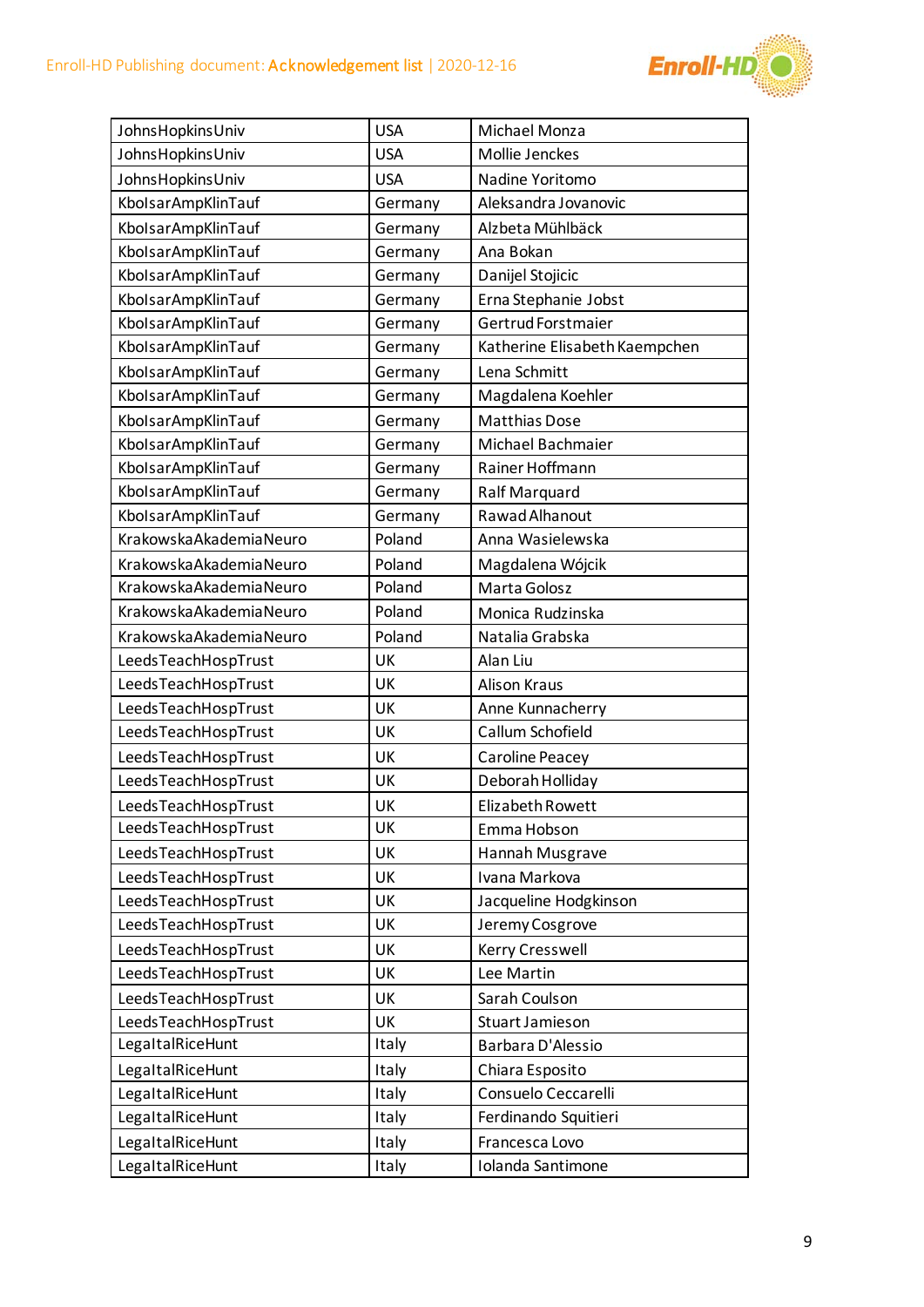

| LegaltalRiceHunt   | Italy       | Irene Mazzante          |
|--------------------|-------------|-------------------------|
| LegaltalRiceHunt   | Italy       | Maria Giovanna Dema     |
| LegaltalRiceHunt   | Italy       | Martina Petrollini      |
| LegaltalRiceHunt   | Italy       | Sabrina Maffi           |
| LegaltalRiceHunt   | Italy       | Simone Migliore         |
| Leicestershire     | UK          | Caroline Hallam         |
| Leicestershire     | UK          | Catherine Thompson      |
| Leicestershire     | UK          | Dawn Freire-Patino      |
| Leicestershire     | UK          | Iain Termie             |
| Leicestershire     | UK          | Julia Middleton         |
| Leicestershire     | UK          | Reza Kiani              |
| LeidenUniv         | Netherlands | Amy Putman              |
| LeidenUniv         | Netherlands | Amy van der Stigchel    |
| LeidenUniv         | Netherlands | Anne Kampstra           |
| LeidenUniv         | Netherlands | Anne Schoonderbeek      |
| LeidenUniv         | Netherlands | Emma Coppen             |
| LeidenUniv         | Netherlands | <b>Esther Arendts</b>   |
| LeidenUniv         | Netherlands | Hannah Bakels           |
| LeidenUniv         | Netherlands | Jantine Bouwmeester     |
| LeidenUniv         | Netherlands | Jessica Winder          |
| LeidenUniv         | Netherlands | Kasper van der Zwaan    |
| LeidenUniv         | Netherlands | Lieve Steins Bisschops  |
| LeidenUniv         | Netherlands | Machiel de Snoo         |
| LeidenUniv         | Netherlands | Malu van Schaijk        |
| LeidenUniv         | Netherlands | <b>Marit Mentink</b>    |
| LeidenUniv         | Netherlands | Marye Hogenboom         |
| LeidenUniv         | Netherlands | Milou Jacobs            |
| LeidenUniv         | Netherlands | Nicole Franken          |
| LeidenUniv         | Netherlands | Raymund Roos            |
| LeidenUniv         | Netherlands | <b>Stephanie Feleus</b> |
| LeidenUniv         | Netherlands | Stephanie van Vugt      |
| LeidenUniv         | Netherlands | Susanne de Bot          |
| LilleUnivHosp      | France      | Clémence Simonin        |
| LilleUnivHosp      | France      | Eric Decorte            |
| LilleUnivHosp      | France      | Eugénie Mutez           |
| LilleUnivHosp      | France      | Guillaume Baille        |
| LilleUnivHosp      | France      | Inès Kukula-Descelers   |
| LilleUnivHosp      | France      | Marie Delliaux          |
| LilleUnivHosp      | France      | <b>Marine Brion</b>     |
| LilleUnivHosp      | France      | Soufiane Djelad         |
| LilleUnivHosp      | France      | Virginie Herlin         |
| LomaLindaUniv      | <b>USA</b>  | Dharmaseeli Moses       |
| LomaLindaUniv      | <b>USA</b>  | Khashayer Dashtipour    |
| LothianHealthBoard | UK          | Marie McGill            |
|                    |             |                         |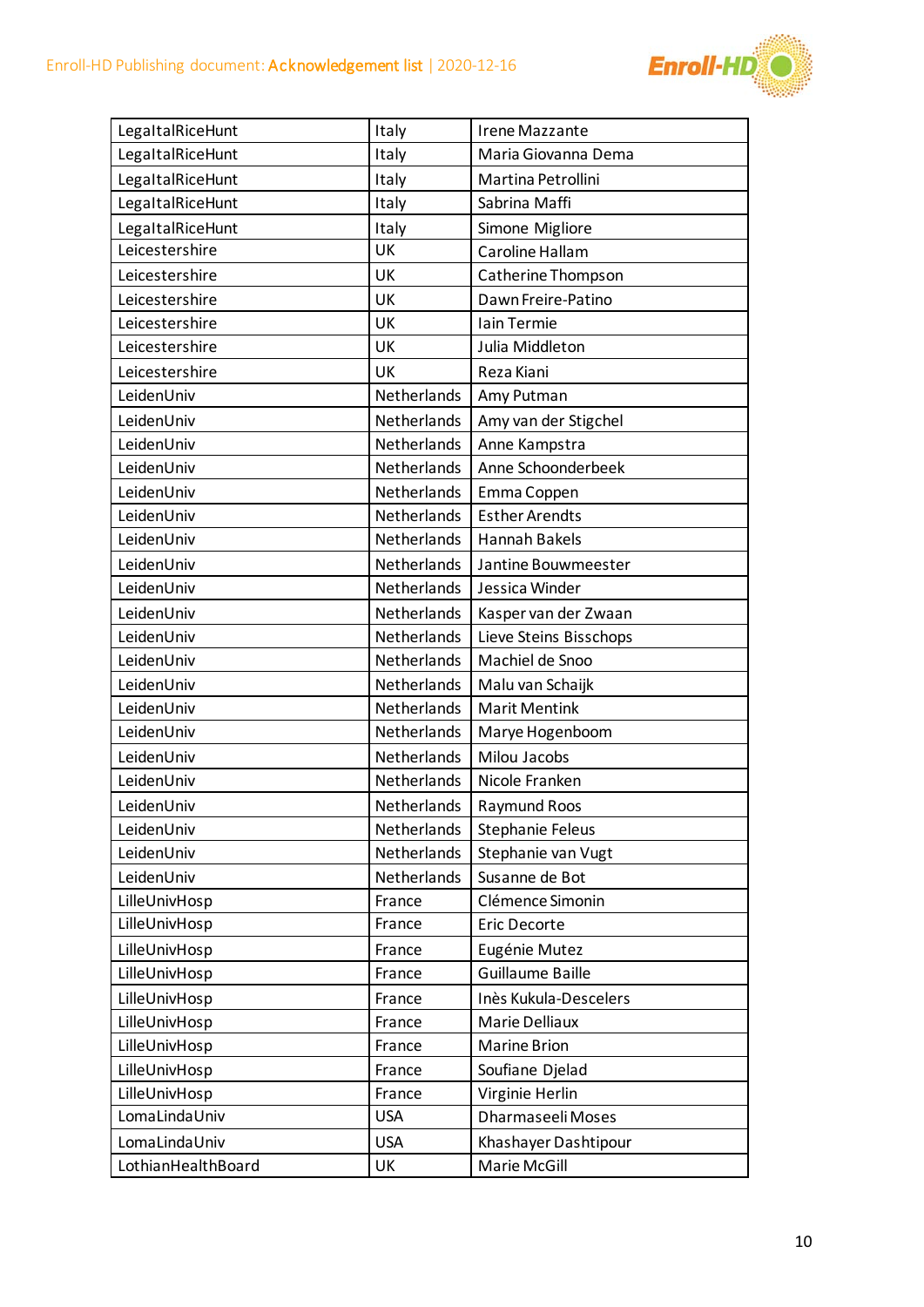

| LothianHealthBoard   | UK         | Mary Porteous                |
|----------------------|------------|------------------------------|
| LothianHealthBoard   | UK         | Peter Foley                  |
| LothianHealthBoard   | UK         | Philip Greene                |
| MilanGenetic         | Italy      | Anna Castaldo                |
| MilanGenetic         | Italy      | Caterina Mariotti            |
| MilanGenetic         | Italy      | Lidia Sarro                  |
| MilanGenetic         | Italy      | Lorenzo Nanetti              |
| MilanGenetic         | Italy      | Mario Fichera                |
| MilanNeuro           | Italy      | Daniela Calandrella          |
| MilanNeuro           | Italy      | Dominga Paridi               |
| MilanNeuro           | Italy      | Paola Soliveri               |
| MilanNeuro           | Italy      | Simona Castagliuolo          |
| MinnMedResFoun       | <b>USA</b> | Dawn Radtke                  |
| MinnMedResFoun       | <b>USA</b> | <b>Martha Nance</b>          |
| MonashUniv           | Australia  | Charmaine Hovey              |
| MonashUniv           | Australia  | <b>Christine Wools</b>       |
| MonashUniv           | Australia  | <b>Emily Mercieca</b>        |
| MonashUniv           | Australia  | Julie Stout                  |
| MonashUniv           | Australia  | Katie Fitzgerald             |
| MonashUniv           | Australia  | Katya Kotschet               |
| MonashUniv           | Australia  | Lisa Mottram                 |
| MonashUniv           | Australia  | Nellie Georgious-Karistianis |
| MonashUniv           | Australia  | Phyllis Chua                 |
| MonashUniv           | Australia  | Ruth Hosken                  |
| MonashUniv           | Australia  | Ruth Krasniqi                |
| MonashUniv           | Australia  | Sue Caldwell                 |
| MonashUniv           | Australia  | Yenni Lie                    |
| NHSForthValley       | UK         | David Thomson                |
| NorStaffCombHeaTrust | UK         | George El-Nimr               |
| NorStaffCombHeaTrust | UK         | Karen (Smith) Kennedy        |
| NorthBristolTrust    | UK         | Catherine Pennington         |
| NorthBristolTrust    | UK         | Christina Lawrence           |
| NorthBristolTrust    | UK         | Elena Bellavia               |
| NorthBristolTrust    | UK         | Elizabeth Coulthard          |
| NorthBristolTrust    | UK         | Louise Gethin                |
| NorthBristolTrust    | UK         | Nazanin Jahed-Armaghani      |
| NorthBristolTrust    | UK         | Rebecca Pracownik            |
| NorthBristolTrust    | UK         | Serena Dillon                |
| NorthMetroHlthServ   | Australia  | Jacenta Abbott               |
| NorthMetroHlthServ   | Australia  | Joseph Lee                   |
| NorthMetroHlthServ   | Australia  | Karen Clunies-Ross           |
| NorthMetroHlthServ   | Australia  | Maria Tedesco                |
| NorthMetroHlthServ   | Australia  | <b>Melanie Clark</b>         |
| NorthMetroHlthServ   | Australia  | Rachel Zombar                |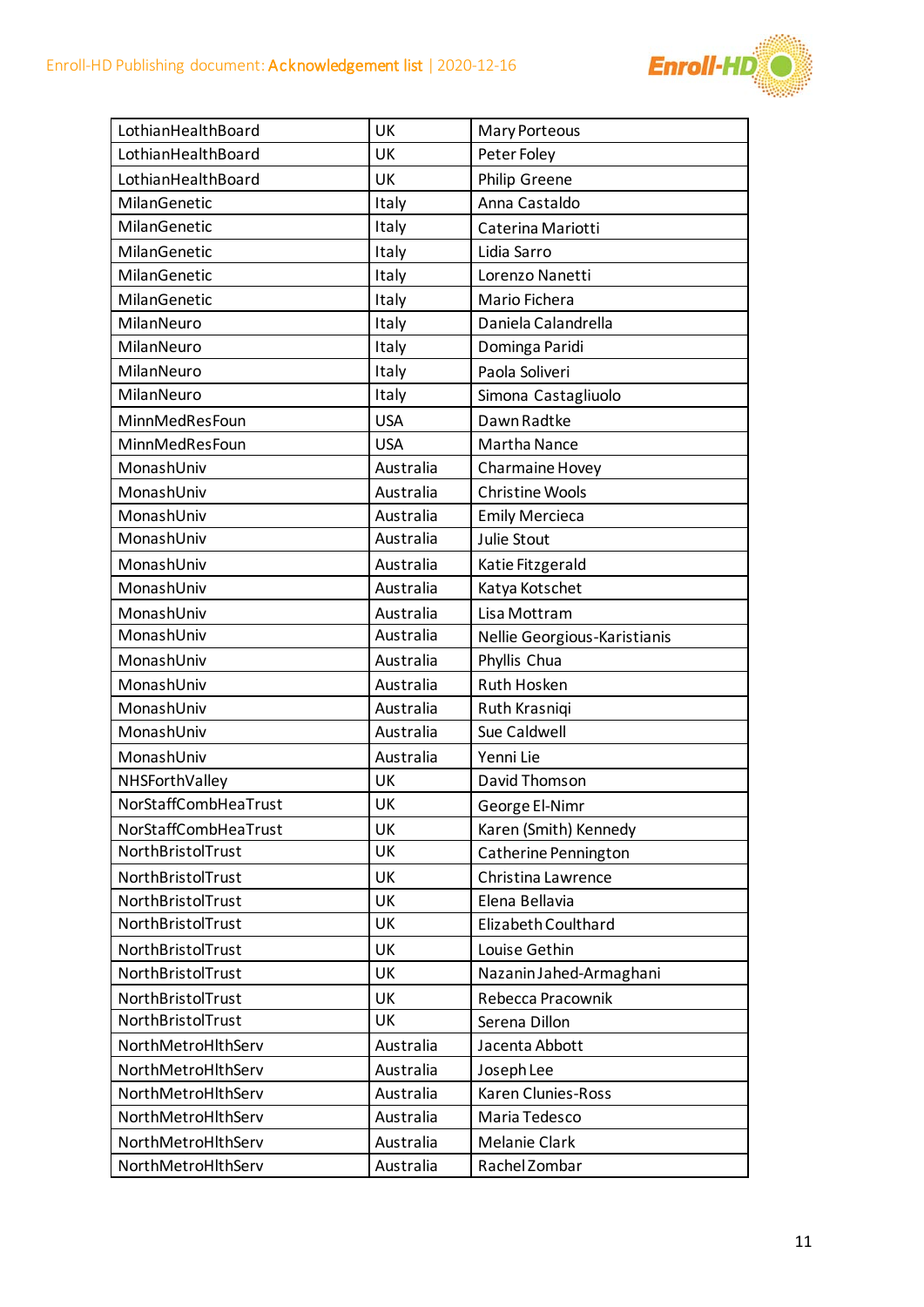

| NorthumbTyneFreeman   | UK         | <b>Jill Davison</b>     |
|-----------------------|------------|-------------------------|
| NorthumbTyneFreeman   | UK         | June Pearson            |
| NorthumbTyneFreeman   | UK         | <b>Neil Fullerton</b>   |
| NorthumbTyneFreeman   | UK         | Sarah Edwards           |
| NorthumbTyneFreeman   | UK         | Suresh Komati           |
| NorthYorkGen          | Canada     | <b>Clare Gibbons</b>    |
| NorthYorkGen          | Canada     | Joanne Honeyford        |
| NorthYorkGen          | Canada     | Julia Su                |
| NorthYorkGen          | Canada     | Kristen Miller          |
| NorthYorkGen          | Canada     | Philippe Rizek          |
| NorthYorkGen          | Canada     | Sharon Cohen            |
| NorthYorkGen          | Canada     | Sherali Esmail          |
| NorthYorkGen          | Canada     | Wai Lun Alan Fung       |
| OhioStateUniv         | <b>USA</b> | <b>Allison Daley</b>    |
| OhioStateUniv         | <b>USA</b> | Areej Tariq             |
| OhioStateUniv         | <b>USA</b> | Casey Mitchel           |
| OhioStateUniv         | <b>USA</b> | Katherine Ambrogi       |
| OhioStateUniv         | <b>USA</b> | Sandra Kostyk           |
| OttawaHosp            | Canada     | Nerehis Tzivanopoulos   |
| OttawaHosp            | Canada     | <b>Tiago Mestre</b>     |
| OxfordUnivHospTrust   | UK         | Andrea H Nemeth         |
| OxfordUnivHospTrust   | UK         | Charlotte Woodward      |
| OxfordUnivHospTrust   | UK         | Sarsha Wilson           |
| OxfordUnivHospTrust   | UK         | Stephanie Gallehawk     |
| OxfordUnivHospTrust   | UK         | Zara Skitt              |
| ParaElenaKlinikKassel | Germany    | Claudia Trenkwalder     |
| ParaElenaKlinikKassel | Germany    | <b>Grit Langhans</b>    |
| ParaElenaKlinikKassel | Germany    | Jens Ebentheuer         |
| ParaElenaKlinikKassel | Germany    | Katrin Bürk             |
| PlyHospNHSTrust       | UK         | Andrea Lydon            |
| PlyHospNHSTrust       | UK         | Charlotte Levey         |
| PlyHospNHSTrust       | UK         | Christine Schofield     |
| PlyHospNHSTrust       | UK         | Emma King               |
| PlyHospNHSTrust       | UK         | Jemma Inches            |
| PlyHospNHSTrust       | UK         | Julie Frost             |
| PlyHospNHSTrust       | UK         | Leanne Walker (Timings) |
| PlyHospNHSTrust       | UK         | <b>Molly Timlett</b>    |
| PlyHospNHSTrust       | UK         | <b>Rupert Noad</b>      |
| PlyHospNHSTrust       | UK         | Samantha Dobb           |
| PooleHospFounTrust    | UK         | Annemieke Fox           |
| PooleHospFounTrust    | UK         | John Burn               |
| PooleHospFounTrust    | UK         | Lynette Every           |
| PoznanUniv            | Poland     | Daniel Zielonka         |
| PoznanUniv            | Poland     | Elżbieta Alicja Puch    |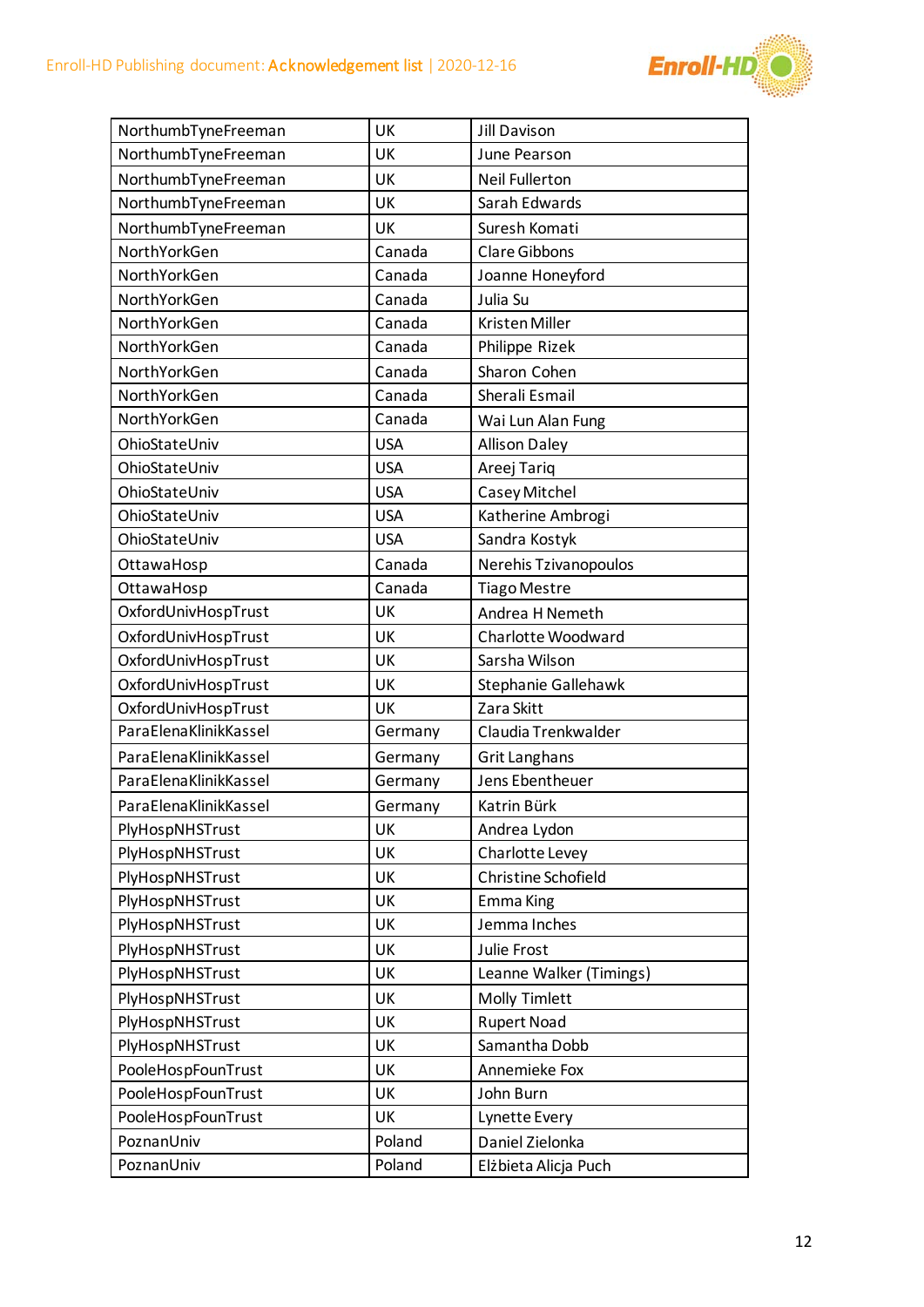

| QEIIHealthSciCtr     | Canada     | Susannah Piercey              |
|----------------------|------------|-------------------------------|
| RamonCajalUnivHosp   | Spain      | José Luis López-Sendón Moreno |
| RamonCajalUnivHosp   | Spain      | Paula Pérez Torre             |
| RamonCajalUnivHosp   | Spain      | Sandra del Mazo Sánchez       |
| RamonCajalUnivHosp   | Spain      | Verónica Mañanes Barral       |
| RockyMtnMovDis       | <b>USA</b> | Beth Capozzi                  |
| RockyMtnMovDis       | <b>USA</b> | Christina A. Reeves           |
| RockyMtnMovDis       | <b>USA</b> | Courtney Desmarteau           |
| RockyMtnMovDis       | <b>USA</b> | Janell DeGiorgio              |
| RockyMtnMovDis       | <b>USA</b> | Jeannine Espinoza             |
| RockyMtnMovDis       | <b>USA</b> | Jessica Jaynes                |
| RockyMtnMovDis       | <b>USA</b> | Josette Pressler              |
| RockyMtnMovDis       | <b>USA</b> | Karen Ortiz                   |
| RockyMtnMovDis       | <b>USA</b> | Kate Greenly                  |
| RockyMtnMovDis       | <b>USA</b> | Liza Heap                     |
| RockyMtnMovDis       | <b>USA</b> | <b>Melanie Patton</b>         |
| RockyMtnMovDis       | <b>USA</b> | Peggy Hugger                  |
| RockyMtnMovDis       | <b>USA</b> | Rajeev Kumar                  |
| RockyMtnMovDis       | <b>USA</b> | Sarah Robbins                 |
| RockyMtnMovDis       | <b>USA</b> | Scott Rubinstein              |
| RockyMtnMovDis       | <b>USA</b> | Shay Carney                   |
| RockyMtnMovDis       | <b>USA</b> | <b>Sherry Rogers</b>          |
| RockyMtnMovDis       | <b>USA</b> | Vicki Segro                   |
| RockyMtnMovDis       | <b>USA</b> | William DuSablon              |
| RoyalDevExetFounTrst | UK         | Charlotte Goodwin             |
| RoyalDevExetFounTrst | UK         | David Lumsden                 |
| RoyalDevExetFounTrst | UK         | Evanna McEvoy                 |
| RoyalDevExetFounTrst | UK         | Sarah Irvine                  |
| RoyalDevExetFounTrst | UK         | <b>Timothy Harrower</b>       |
| RoyBerkNHSFounTrust  | UK         | Anita Foster                  |
| RoyBerkNHSFounTrust  | UK         | Makini Jones                  |
| RoyBerkNHSFounTrust  | UK         | <b>Richard Armstrong</b>      |
| RushUniv             | <b>USA</b> | Alice Negron                  |
| RushUniv             | <b>USA</b> | Christa S Cooper              |
| RushUniv             | <b>USA</b> | <b>Courtney Timms</b>         |
| RushUniv             | <b>USA</b> | Cynthia Comella               |
| RushUniv             | <b>USA</b> | Deborah A Hall                |
| RushUniv             | <b>USA</b> | Jacob Hawkins                 |
| RushUniv             | <b>USA</b> | Jeana Jaglin                  |
| RushUniv             | <b>USA</b> | Jennifer Goldman              |
| RutgersUniv          | <b>USA</b> | Daniel Schneider              |
| RutgersUniv          | <b>USA</b> | Deborah Caputo                |
| RutgersUniv          | <b>USA</b> | Machtel Hillen                |
| RutgersUniv          | <b>USA</b> | Sheila Redding                |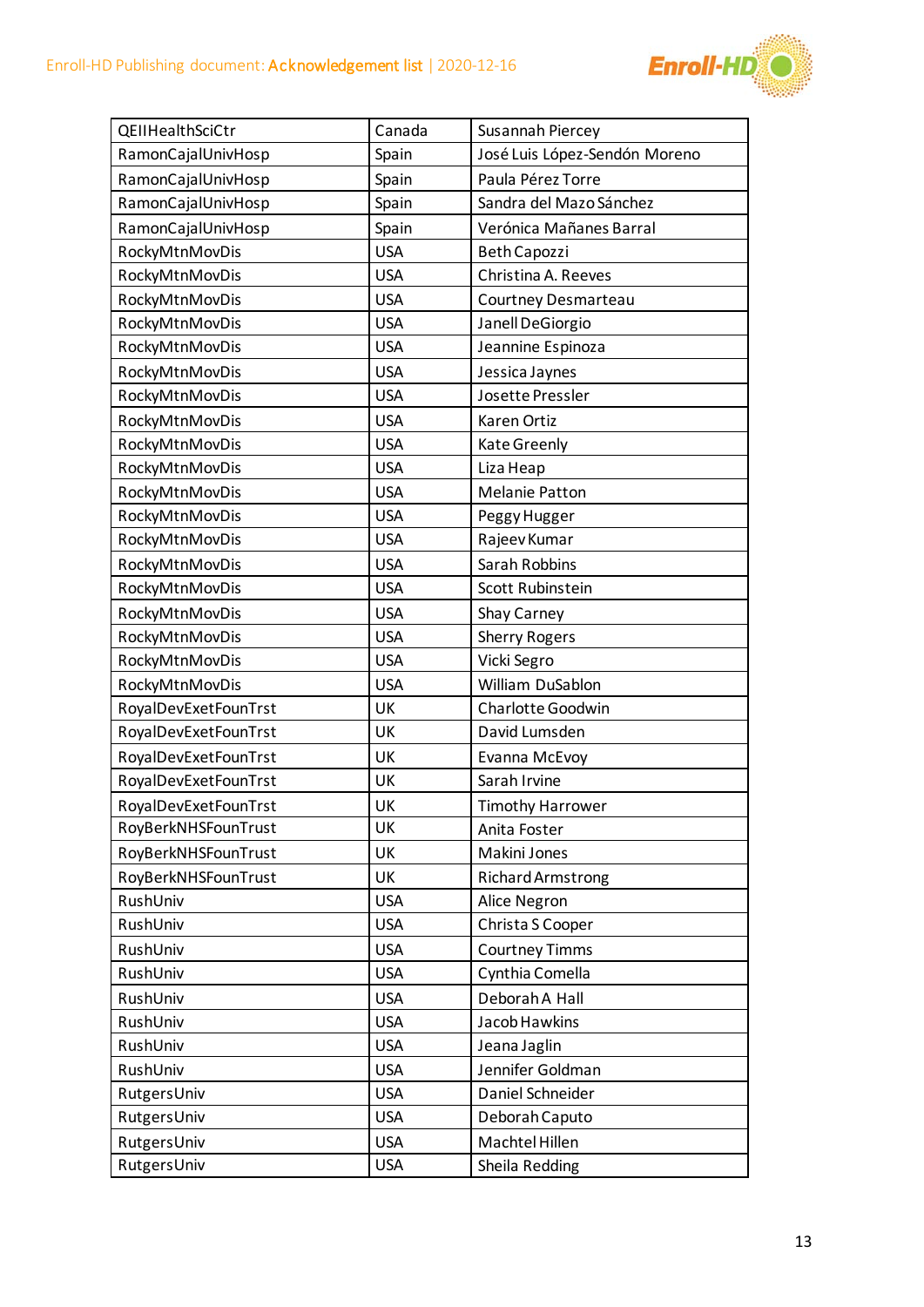

| SanfordResearch          | <b>USA</b>  | Destini Spaeth                    |
|--------------------------|-------------|-----------------------------------|
| SanfordResearch          | <b>USA</b>  | Patricia Skarloken                |
| SanfordResearch          | <b>USA</b>  | Tanya Harlow                      |
| SanfordResearch          | <b>USA</b>  | <b>Tish Skarloken</b>             |
| SchleswigHolsteinHosp    | Germany     | Alexander Münchau                 |
| SchleswigHolsteinHosp    | Germany     | <b>Britta Schneider</b>           |
| SchleswigHolsteinHosp    | Germany     | Deborah Sonnenberg                |
| SchleswigHolsteinHosp    | Germany     | Jenny Schmalfeld                  |
| SchleswigHolsteinHosp    | Germany     | Katharina Frauen                  |
| SchleswigHolsteinHosp    | Germany     | <b>Klaus Gehring</b>              |
| SchleswigHolsteinHosp    | Germany     | Sandra Bloess                     |
| SchleswigHolsteinHosp    | Germany     | Saruhi Surnaschjan                |
| SchleswigHolsteinHosp    | Germany     | Simone Zittel                     |
| SchleswigHolsteinHosp    | Germany     | Vera Tadic                        |
| Servicios Medicos MS     | Colombia    | Gabriel Arango                    |
| Servicios Medicos MS     | Colombia    | <b>Gustavo Barrios Vincos</b>     |
| Servicios Medicos MS     | Colombia    | Natalia Velez                     |
| Servicios Medicos MS     | Colombia    | William Fernandez                 |
| SheffieldChildFouTru     | UK          | Alyson Bradbury                   |
| SheffieldChildFouTru     | UK          | Anya Kholkina                     |
| SheffieldChildFouTru     | UK          | Jennifer Davies                   |
| SheffieldChildFouTru     | UK          | <b>Oliver Quarrell</b>            |
| SheffieldChildFouTru     | UK          | Pauline Bayliss                   |
| SheffieldChildFouTru     | UK          | Rebecca Mason                     |
| SilesianMedUnivKatowice  | Poland      | Agnieszka Prymus                  |
| SilesianMedUnivKatowice  | Poland      | Klaudia Plinta                    |
| SilesianMedUnivKatowice  | Poland      | Magdalena Blaszczyk               |
| SiloahAG                 | Switzerland | Jean-Marc Burgunder               |
| SiloahAG                 | Switzerland | Jessica Köhli                     |
| SiloahAG                 | Switzerland | Michael Orth                      |
| SolumCentMed             | Poland      | Bartlomiej Wisniewski             |
| SolumCentMed             | Poland      | Beata Ziemska                     |
| SolumCentMed             | Poland      | Jacek Aniola                      |
| SolumCentMed             | Poland      | Justyna Sempolowicz               |
| SonEspasesHosp           | Spain       | <b>Dolors Moragues Benito</b>     |
| SonEspasesHosp           | Spain       | Ines Legarda                      |
| SonEspasesHosp           | Spain       | Juan Garcia Caldenytey            |
| SonEspasesHosp           | Spain       | Macarena del Carmen Sánchez Rojas |
| SonEspasesHosp           | Spain       | Monica Rodriguez Lopera           |
| SonEspasesHosp           | Spain       | Penélope Navas Arques             |
| SouthamptonUnivHospTrust | UK          | Christopher Kipps                 |
| SouthamptonUnivHospTrust | UK          | Sandra Bartolomeu                 |
| SouthamptonUnivHospTrust | UK          | Susan Jackson                     |
| SouthamptonUnivHospTrust | UK          | Veena Agarwal                     |
|                          |             |                                   |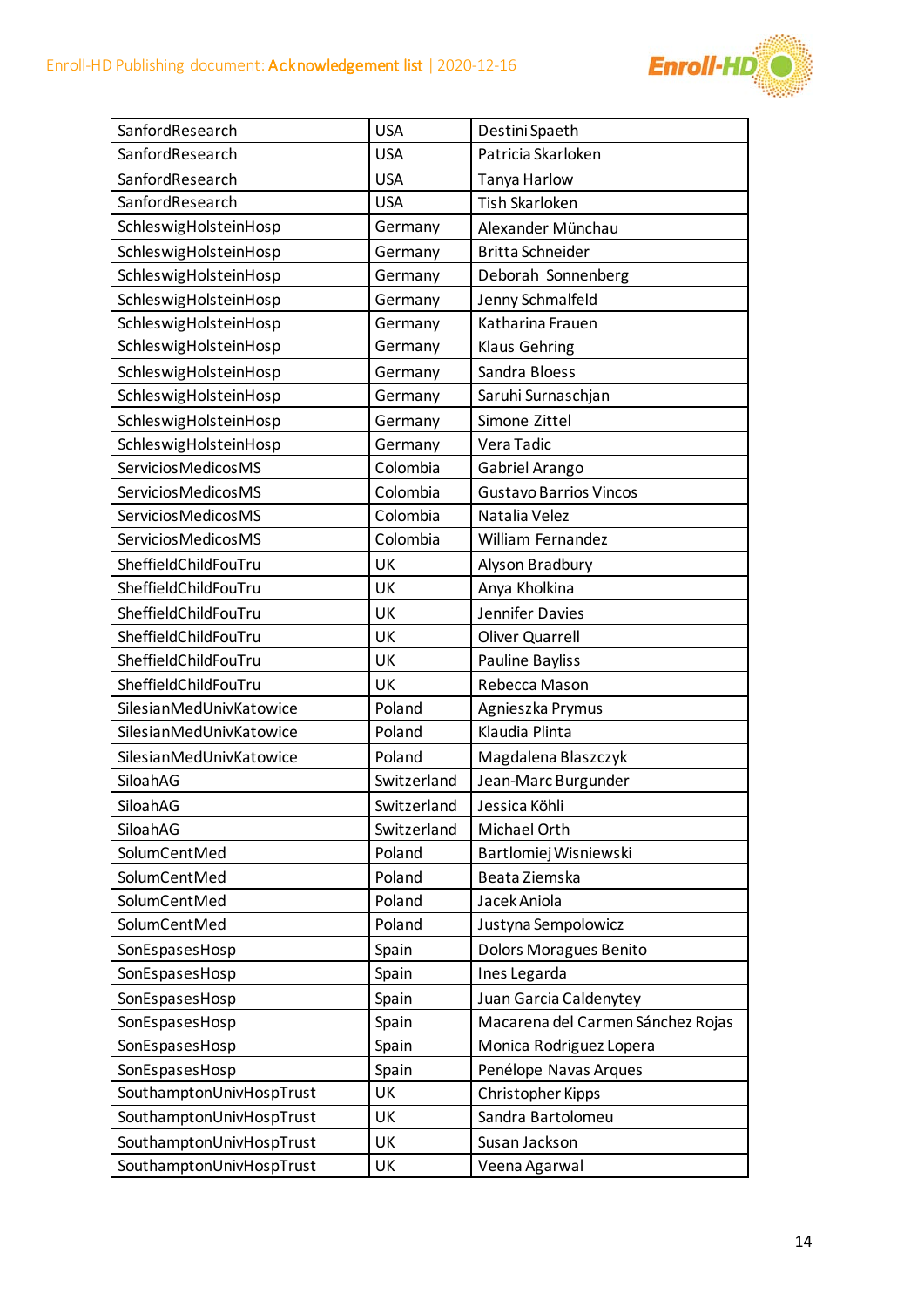

| StAndrewsHealth         | UK         | Elvina Chu                  |
|-------------------------|------------|-----------------------------|
| StAndrewsHealth         | UK         | Miguel Montenegro           |
| StGeorgeHealthTrust     | UK         | <b>Athanasios Prountzos</b> |
| StGeorgeHealthTrust     | UK         | <b>Audrey Dearing</b>       |
| StGeorgeHealthTrust     | UK         | Chandni Patel               |
| StGeorgeHealthTrust     | UK         | Jan Coebergh                |
| StGeorgeHealthTrust     | UK         | Laura Montague              |
| StGeorgeHealthTrust     | UK         | Meriel McEntagart           |
| StGeorgeHealthTrust     | UK         | Nayana Lahiri               |
| StGeorgeHealthTrust     | UK         | Praveen Macherla            |
| StGeorgeHealthTrust     | UK         | Sally Goff (Walsh)          |
| StGeorgeHealthTrust     | UK         | Sharne Limb                 |
| StGeorgeHealthTrust     | UK         | Uruj Anjum                  |
| StJosefAndElisabethHosp | Germany    | Barbara Kaminski            |
| StJosefAndElisabethHosp | Germany    | Carsten Saft                |
| StJosefAndElisabethHosp | Germany    | Daniela Kaminski            |
| StJosefAndElisabethHosp | Germany    | Jannis Achenbach            |
| StJosefAndElisabethHosp | Germany    | Lennard Herrmann            |
| StJosefAndElisabethHosp | Germany    | Rainer Hoffmann             |
| StJosefAndElisabethHosp | Germany    | Sarah von Hein              |
| STJosephHosp            | <b>USA</b> | Giulia Weyrich (Andrews)    |
| STJosephHosp            | <b>USA</b> | Nicki Niemann               |
| STJosephHosp            | <b>USA</b> | Ryan Heeney                 |
| STJosephHosp            | <b>USA</b> | Srivadee Oravivattanakul    |
| StrasbourgUnivHosp      | France     | <b>Christine Tranchant</b>  |
| StrasbourgUnivHosp      | France     | Clélie Phillips             |
| StrasbourgUnivHosp      | France     | Fanny Huselstein            |
| StrasbourgUnivHosp      | France     | Nadine Longato              |
| StrasbourgUnivHosp      | France     | Ouhaid Boukbiza             |
| Tayside                 | UK         | <b>Alison Tonner</b>        |
| Tayside                 | UK         | David Goudie                |
| Tayside                 | UK         | Jonathan Berg               |
| Tayside                 | UK         | Lindsay Wilson              |
| Tayside                 | UK         | Paula McFadyen              |
| TechUnivMunich          | Germany    | Adolf Weindl                |
| TechUnivMunich          | Germany    | Antje Lüsebrink             |
| ToulouseUnivHosp        | France     | <b>Brigitte Pouzet</b>      |
| ToulouseUnivHosp        | France     | <b>Elsa Pomies</b>          |
| ToulouseUnivHosp        | France     | Fabienne Calvas             |
| ToulouseUnivHosp        | France     | Samia Cheriet               |
| ToulouseUnivHosp        | France     | Virginie Bayet              |
| UnivAberdeen            | UK         | <b>Alasdair Ross</b>        |
| UnivAberdeen            | UK         | Daniela Rae                 |
| UnivAberdeen            | UK         | Georgios Kounidas           |
|                         |            |                             |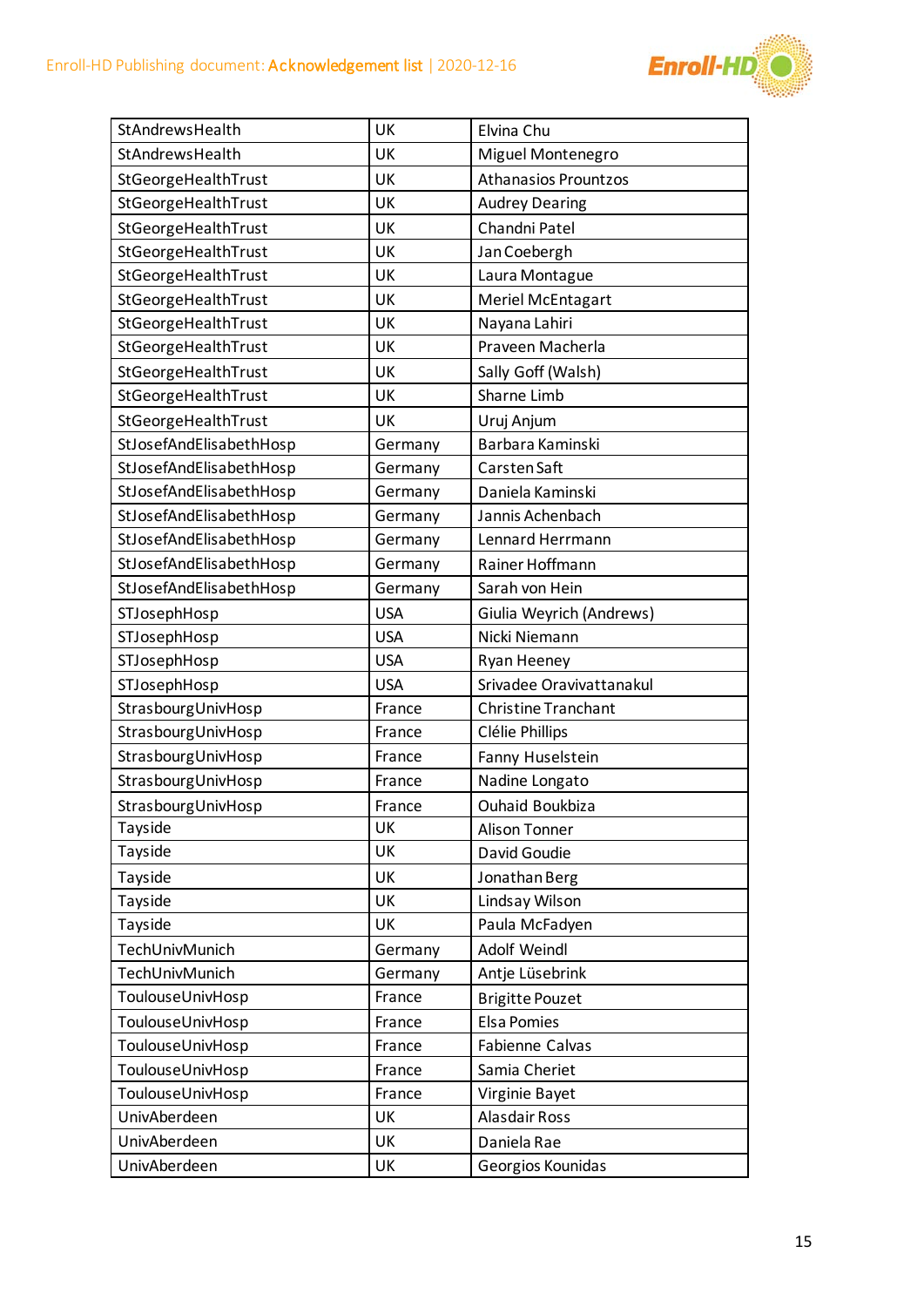

| UnivAberdeen               |            |                            |
|----------------------------|------------|----------------------------|
|                            | UK         | Stella Sihlabela           |
| UnivAberdeen               | UK         | Zosia Miedzybrodzka        |
| <b>UnivAlaBirm</b>         | <b>USA</b> | <b>Ashlee Rawlins</b>      |
| <b>UnivAlaBirm</b>         | <b>USA</b> | Candace Cromer             |
| <b>UnivAlaBirm</b>         | <b>USA</b> | <b>Christal Montgomery</b> |
| <b>UnivAlaBirm</b>         | <b>USA</b> | Courtney Blair             |
| <b>UnivAlaBirm</b>         | <b>USA</b> | Jeff Worrell               |
| <b>UnivAlaBirm</b>         | <b>USA</b> | Jenna Smith                |
| <b>UnivAlaBirm</b>         | <b>USA</b> | Kimberly Savage            |
| <b>UnivAlaBirm</b>         | <b>USA</b> | Marissa Dean               |
| <b>UnivAlaBirm</b>         | <b>USA</b> | Sarah Perez                |
| <b>UnivAlaBirm</b>         | <b>USA</b> | <b>Victor Sung</b>         |
| UnivAlberta                | Canada     | Aakash Shetty              |
| UnivAlberta                | Canada     | Moath Hamed                |
| UnivAlberta                | Canada     | Oksana Suchowersky         |
| UnivAlberta                | Canada     | Paul McCann                |
| UnivAlberta                | Canada     | Setareh Ashtiani           |
| UnivAlberta                | Canada     | Susan Loewen               |
| UnivAlberta                | Canada     | Tripthi Sugumar            |
| UnivAlberta                | Canada     | Vanessa Larida             |
| <b>UnivAlbertaGlenrose</b> | Canada     | Marguerite Wieler          |
| <b>UnivAlbertaGlenrose</b> | Canada     | Pam King                   |
| <b>UnivAlbertaGlenrose</b> | Canada     | <b>Wayne Martin</b>        |
|                            |            |                            |
| UnivAntioquia              | Colombia   | David Pineda               |
| <b>UnivAntioquia</b>       | Colombia   | Francisco Lopera           |
| <b>UnivAntioquia</b>       | Colombia   | <b>Omar Buritica</b>       |
| <b>UnivAntioquia</b>       | Colombia   | Sonia Moreno               |
| UnivBari                   | Italy      | Claudia Cormio             |
| UnivBari                   | Italy      | Giovanni Franco            |
| UnivBari                   | Italy      | Giuliana Conca             |
| UnivBari                   | Italy      | Marianna Delussi           |
| UnivBari                   | Italy      | Marina de Tommaso          |
| <b>UnivBari</b>            | Italy      | Vittorio Sciruicchio       |
| UnivBologna                | Italy      | Cesa Scaglione             |
| UnivBologna                | Italy      | Federico Oppi              |
| UnivBologna                | Italy      | Giulia Galati              |
| UnivBologna                | Italy      | Luisa Sambati              |
| UnivBologna                | Italy      | Maria Vitiello             |
| UnivBologna                | Italy      | Pietro Cortelli            |
| UnivBologna                | Italy      | Roberto Poda               |
| <b>UnivBritishCol</b>      | Canada     | Allison Coleman            |
| <b>UnivBritishCol</b>      | Canada     | <b>Blair Leavitt</b>       |
| UnivBritishCol             | Canada     | Devine Calanog             |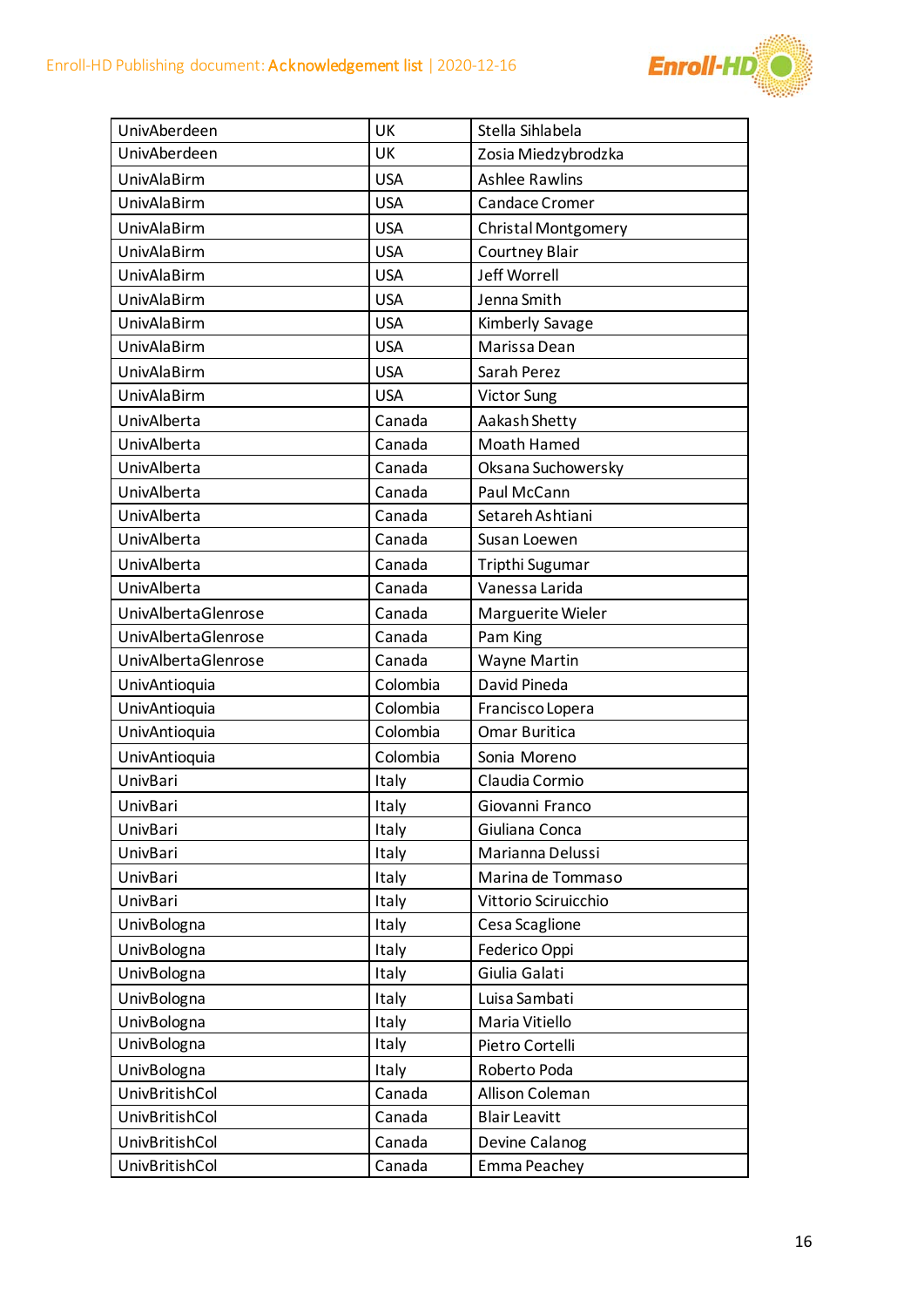

| <b>UnivBritishCol</b>    | Canada     | <b>Fabricio Pio</b>      |
|--------------------------|------------|--------------------------|
| <b>UnivBritishCol</b>    | Canada     | Lynn Raymond             |
| <b>UnivBritishCol</b>    | Canada     | Mike Adurogbangba        |
| <b>UnivBritishCol</b>    | Canada     | Rachel Wan               |
| <b>UnivBritishCol</b>    | Canada     | <b>Teresa Dattolo</b>    |
| <b>UnivBritishCol</b>    | Canada     | Terri Petkau             |
| <b>UnivBritishCol</b>    | Canada     | Tuan Le                  |
| <b>UnivCalDavis</b>      | <b>USA</b> | Alexandra (Sasha) Duffy  |
| <b>UnivCalDavis</b>      | <b>USA</b> | Amanda Martin            |
| <b>UnivCalDavis</b>      | <b>USA</b> | Ashok Joshua Dayananthan |
| <b>UnivCalDavis</b>      | <b>USA</b> | Kathryn Casey            |
| <b>UnivCalDavis</b>      | <b>USA</b> | Rebecca Craig            |
| <b>UnivCalDavis</b>      | <b>USA</b> | <b>Terry Tempkin</b>     |
| <b>UnivCalDavis</b>      | <b>USA</b> | Vicki Wheelock           |
| UnivCalgary              | Canada     | Carol Pantella           |
| UnivCalgary              | Canada     | Justyna Sarna            |
| UnivCalgary              | Canada     | Lorelei Derwent          |
| UnivCalgary              | Canada     | Sarah Furtado            |
| UnivCalIrvine            | <b>USA</b> | <b>Breana Chew</b>       |
| UnivCalIrvine            | <b>USA</b> | <b>David Bisares</b>     |
| UnivCalIrvine            | <b>USA</b> | Katrina Samson           |
| UnivCalIrvine            | <b>USA</b> | <b>Neal Hermanowicz</b>  |
| UnivCalIrvine            | <b>USA</b> | Nicolas Phielipp         |
| <b>UnivCalLosAngeles</b> | <b>USA</b> | Aaron Fisher             |
| <b>UnivCalLosAngeles</b> | <b>USA</b> | Alex Kwako               |
| <b>UnivCalLosAngeles</b> | <b>USA</b> | Arjun Sarkar             |
| <b>UnivCalLosAngeles</b> | <b>USA</b> | <b>Brian Clemente</b>    |
| <b>UnivCalLosAngeles</b> | <b>USA</b> | Calvin Huang             |
| <b>UnivCalLosAngeles</b> | <b>USA</b> | <b>Christine Miller</b>  |
| <b>UnivCalLosAngeles</b> | <b>USA</b> | David Hendrickson        |
| <b>UnivCalLosAngeles</b> | <b>USA</b> | Gloria Obialisi          |
| <b>UnivCalLosAngeles</b> | <b>USA</b> | James Davis              |
| <b>UnivCalLosAngeles</b> | <b>USA</b> | Jeffrey Carpio           |
| <b>UnivCalLosAngeles</b> | <b>USA</b> | Kevin Kyle               |
| <b>UnivCalLosAngeles</b> | <b>USA</b> | Michael Rosco            |
| <b>UnivCalLosAngeles</b> | <b>USA</b> | Susan Perlman            |
| <b>UnivCalLosAngeles</b> | <b>USA</b> | Westley Ulit             |
| <b>UnivCalLosAngeles</b> | <b>USA</b> | Xenos Mason              |
| <b>UnivCalLosAngeles</b> | <b>USA</b> | Yvette Bordelon          |
| UnivCalSanDiego          | <b>USA</b> | Aeri Kim                 |
| UnivCalSanDiego          | <b>USA</b> | Ajay Nathan              |
| UnivCalSanDiego          | <b>USA</b> | Ameera Haque             |
| UnivCalSanDiego          | <b>USA</b> | Anastasia Lam            |
| UnivCalSanDiego          | <b>USA</b> | Andrew Herndon           |
|                          |            |                          |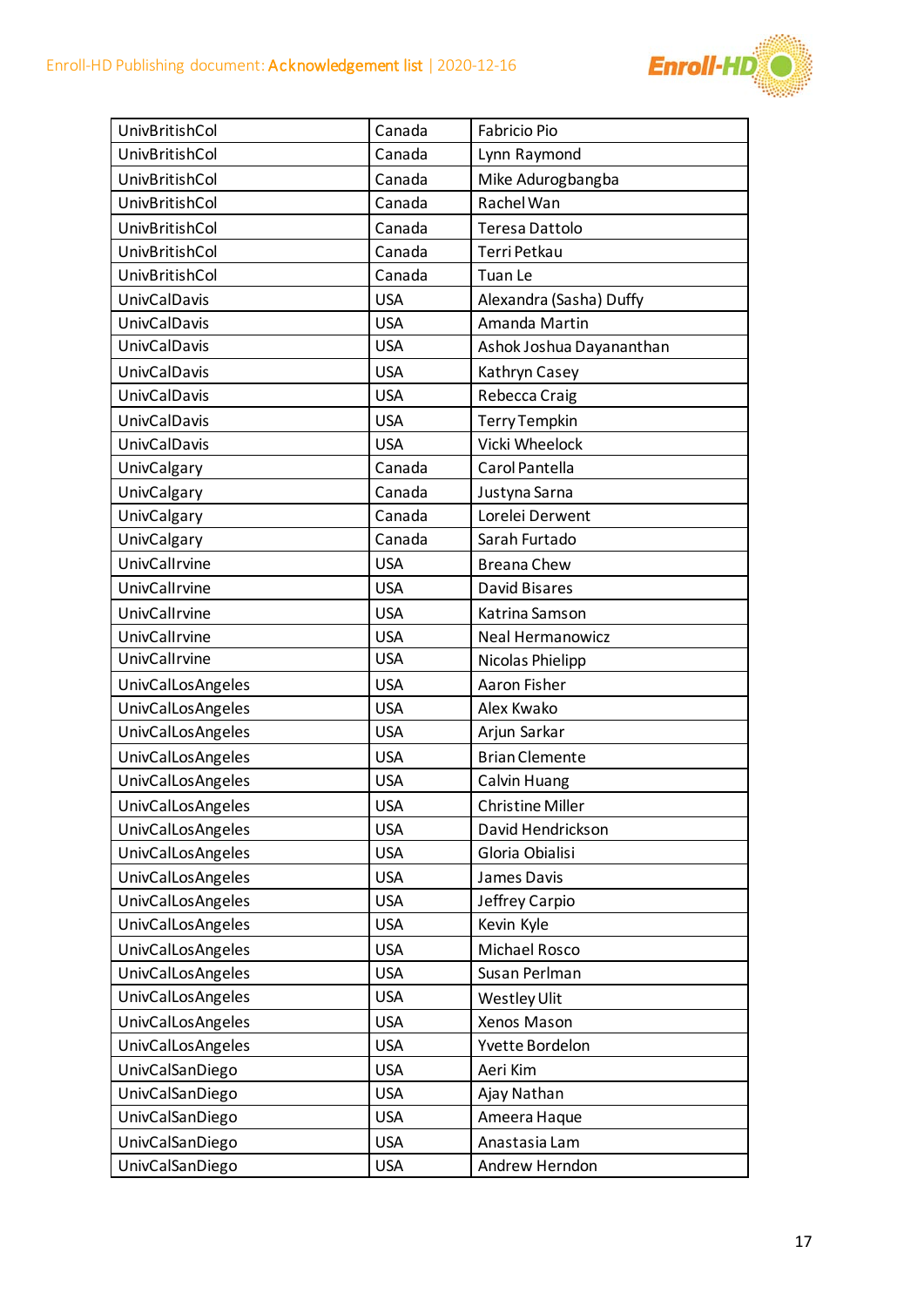

| UnivCalSanDiego             | <b>USA</b> | Ayesha Haque             |
|-----------------------------|------------|--------------------------|
| UnivCalSanDiego             | <b>USA</b> | <b>Chase Snell</b>       |
| UnivCalSanDiego             | <b>USA</b> | Claudia Barrios          |
| UnivCalSanDiego             | <b>USA</b> | Evelyn Corona            |
| UnivCalSanDiego             | <b>USA</b> | Haileigh Smith           |
| UnivCalSanDiego             | <b>USA</b> | Jody Corey-Bloom         |
| UnivCalSanDiego             | <b>USA</b> | Rina Patel               |
| UnivCalSanDiego             | <b>USA</b> | Shea Gluhm               |
| UnivCalSanDiego             | <b>USA</b> | Sungmee Park             |
| UnivCalSanFran              | <b>USA</b> | Alayna Liptak            |
| UnivCalSanFran              | <b>USA</b> | Alexandra Nelson         |
| UnivCalSanFran              | <b>USA</b> | Divya Krishnakumar       |
| UnivCalSanFran              | <b>USA</b> | Joe Winer                |
| UnivCalSanFran              | <b>USA</b> | Julia Glueck             |
| UnivCalSanFran              | <b>USA</b> | Megan Casey              |
| UnivCalSanFran              | <b>USA</b> | <b>Michael Geschwind</b> |
| UnivCalSanFran              | <b>USA</b> | Nancy Cai                |
| UnivCalSanFran              | <b>USA</b> | Peter Ljubenkov          |
| UnivCalSanFran              | <b>USA</b> | <b>Theresa Driscolll</b> |
| UnivCambridge               | UK         | Anna Di Pietro (Gerritz) |
| UnivCambridge               | UK         | Caroline Williams-Gray   |
| UnivCambridge               | UK         | Caroline Williams-Gray   |
| UnivCambridge               | UK         | <b>Kate Harris</b>       |
| UnivCambridge               | UK         | Katie Andresen           |
| UnivCambridge               | UK         | Laura Sherlock           |
| UnivCambridge               | UK         | Roger Barker             |
| UnivCambridge               | UK         | Sam Hewitt               |
| <b>UnivCambridge</b>        | UK         | Sarah Mason              |
| UnivCambridge               | UK         | <b>Stine Myklebust</b>   |
| <b>UnivCattolicaSacrCur</b> | Italy      | Anna Rita Bentivoglio    |
| <b>UnivCattolicaSacrCur</b> | Italy      | Carla Piano              |
| <b>UnivCattolicaSacrCur</b> | Italy      | Flavia Torlizzi          |
| <b>UnivCattolicaSacrCur</b> | Italy      | Francesco Bove           |
| <b>UnivCattolicaSacrCur</b> | Italy      | Marcella Solito          |
| <b>UnivCattolicaSacrCur</b> | Italy      | Maria Gabriella Vita     |
| <b>UnivCattolicaSacrCur</b> | Italy      | Martina Petracca         |
| <b>UnivCattolicaSacrCur</b> | Italy      | Michele Raja             |
| <b>UnivCattolicaSacrCur</b> | Italy      | Paola Zinzi              |
| UnivCharite                 | Germany    | Anika Langenfurth        |
| UnivCharite                 | Germany    | Eike Spruth              |
| UnivCharite                 | Germany    | Janna Beckmann           |
| UnivCharite                 | Germany    | Josef Priller            |
| UnivCharite                 | Germany    | Markus Beuth             |
| UnivCharite                 | Germany    | Stefanie Kehrer          |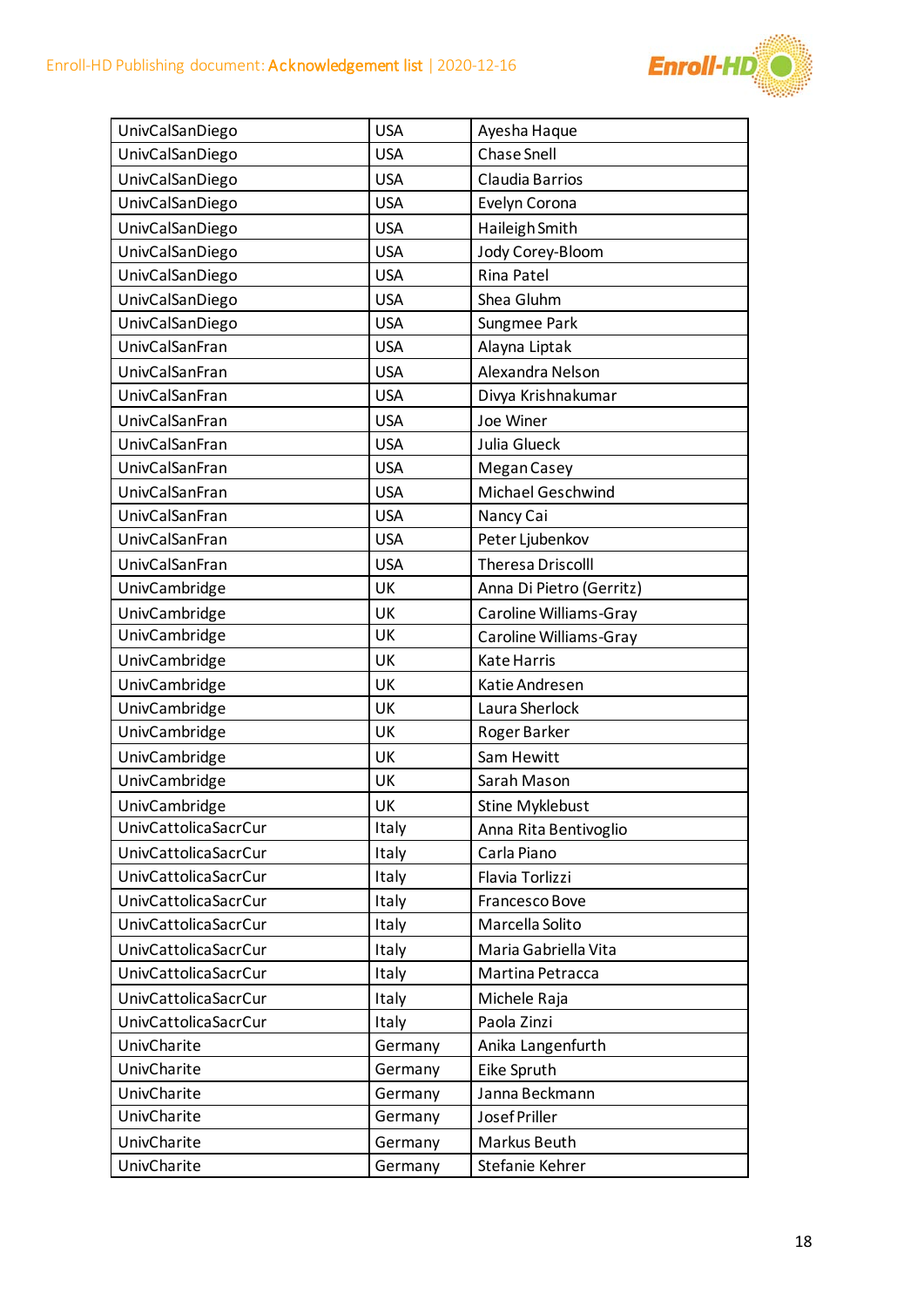

| UnivChicago                 | <b>USA</b> | Joan Young                 |
|-----------------------------|------------|----------------------------|
| UnivChicago                 | <b>USA</b> | Tao Xie                    |
| UnivCincinnatiPhysCo        | <b>USA</b> | <b>Andrew Duker</b>        |
| UnivCincinnatiPhysCo        | <b>USA</b> | Jessica Doak               |
| UnivCincinnatiPhysCo        | <b>USA</b> | Katie Krier                |
| UnivCincinnatiPhysCo        | <b>USA</b> | Rosa Cama                  |
| UnivCincinnatiPhysCo        | <b>USA</b> | Shantala Gangatirkar       |
| UnivCollLondon              | UK         | Akshay Nair                |
| UnivCollLondon              | UK         | Carlos Estévez Fraga       |
| UnivCollLondon              | UK         | Carolin Koriath            |
| UnivCollLondon              | UK         | Daniela Rae                |
| UnivCollLondon              | UK         | Davina Hensman             |
| UnivCollLondon              | UK         | Ed Wild                    |
| UnivCollLondon              | UK         | Filipe Rodrigues           |
| UnivCollLondon              | UK         | Fiona Kinsella             |
| UnivCollLondon              | UK         | Hannah Furby               |
| UnivCollLondon              | UK         | Jessica Lowe               |
| UnivCollLondon              | UK         | <b>Joy Read</b>            |
| UnivCollLondon              | UK         | Kate Fayer                 |
| UnivCollLondon              | UK         | Katie Osborne-Crowley      |
| UnivCollLondon              | UK         | Lauren Byrne               |
| UnivCollLondon              | UK         | Marina Papoutsi            |
| UnivCollLondon              | UK         | <b>Michael Flower</b>      |
| UnivCollLondon              | UK         | Monica Lewis               |
| UnivCollLondon              | UK         | Nicola Robertson           |
| UnivCollLondon              | UK         | Paul Zeun                  |
| UnivCollLondon              | UK         | Peter McColgan             |
| UnivCollLondon              | UK         | Rhia Ghosh                 |
| UnivCollLondon              | UK         | Rosanna Tortelli           |
| UnivCollLondon              | UK         | Salman Haider              |
| UnivCollLondon              | UK         | Sarah Tabrizi              |
| UnivCollLondon              | UK         | Temitope Ibitoye           |
| UnivCollLondon              | UK         | <b>Tom Warner</b>          |
| UnivCollLondon              | UK         | Yara Hassan                |
| UnivConnHealthCtr           | <b>USA</b> | <b>Bonnie Hennig</b>       |
| UnivConnHealthCtr           | <b>USA</b> | <b>Brian Macone</b>        |
| UnivConnHealthCtr           | <b>USA</b> | Carolyn Drazinic           |
| UnivConnHealthCtr           | <b>USA</b> | Danielle Kaplan            |
| UnivConnHealthCtr           | <b>USA</b> | Glenn Konopaske            |
| UnivConnHealthCtr           | <b>USA</b> | <b>Kevin James Manning</b> |
| UnivConnHealthCtr           | <b>USA</b> | Kristin Slyne              |
| UnivConnHealthCtr           | <b>USA</b> | Pam Ferzacca               |
| UnivConnHealthCtr           | <b>USA</b> | Robin Zingales-Browne      |
| <b>UniverMedCtrFreiburg</b> | Germany    | Anna Hager                 |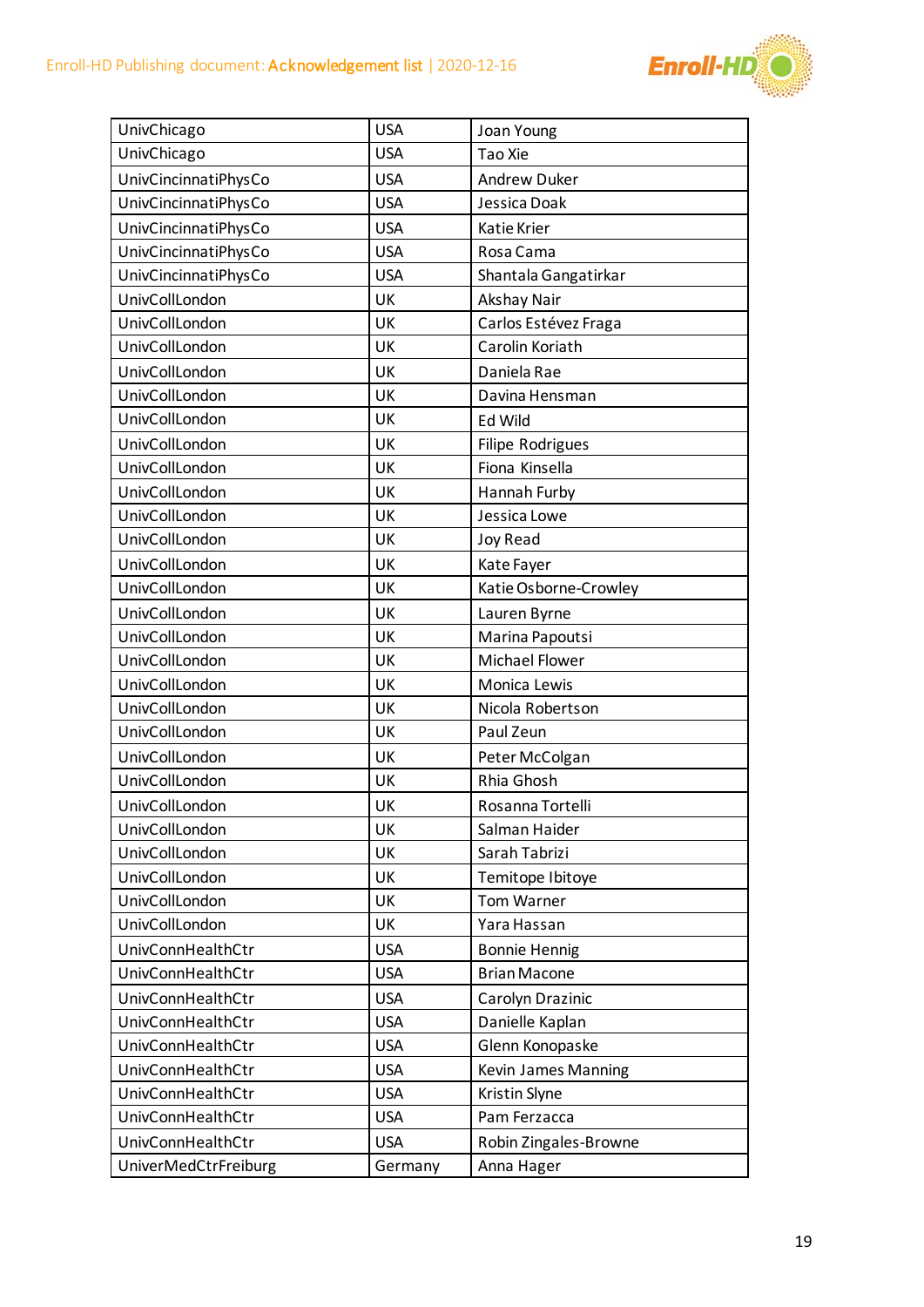

| UniverMedCtrFreiburg   | Germany        | <b>Gerit Kammel</b>             |
|------------------------|----------------|---------------------------------|
| UniverMedCtrFreiburg   | Germany        | Michel Rijntjes                 |
| UniverMedCtrFreiburg   | Germany        | Simone Meier                    |
| UniverMedCtrFreiburg   | Germany        | Stephan Klebe                   |
| UnivFlorida            | <b>USA</b>     | Erin Monari                     |
| UnivFlorida            | <b>USA</b>     | Nikolaus McFarland              |
| UnivFlorida            | <b>USA</b>     | <b>Stephen Gullett</b>          |
| UnivGenova             | Italy          | Giovanna Lagravinese            |
| UnivGenova             | Italy          | Lucia Trevisan                  |
| UnivGenova             | Italy          | Paola Mandich                   |
| UnivGenova             | Italy          | Roberta Marchese                |
| UnivGroningen          | Netherlands    | H.P.H. Kremer                   |
| UnivGroningen          | Netherlands    | Jesper Klooster                 |
| UnivGroningen          | Netherlands    | Maraike Coenen                  |
| UnivGroningen          | Netherlands    | <b>Maxime Vos</b>               |
| UnivHosGustavDresden   | Germany        | Andreas Hermann                 |
| UnivHosGustavDresden   | Germany        | Björn Falkenburger              |
| UnivHosGustavDresden   | Germany        | Kevin Peikert                   |
| UnivHosGustavDresden   | Germany        | Simone Kögler                   |
| UnivHospAachen         | Germany        | Beate Schumann-Werner           |
| UnivHospAachen         | Germany        | <b>Cornelius Werner</b>         |
| UnivHospAachen         | Germany        | Daniela Probst                  |
| UnivHospAachen         | Germany        | Kathrin Reetz                   |
| UnivHospAachen         | Germany        | Philipp Honrath                 |
| UnivHospAachen         | Germany        | <b>Rena Overbeck</b>            |
| UnivHospCopenhagen     | Denmark        | Christina Vangsted Hansen       |
| UnivHospCopenhagen     | Denmark        | Jørgen Nielsen                  |
| UnivHospCopenhagen     | Denmark        | Lena Hjermind                   |
| UnivHospCopenhagen     | Denmark        | Marie Nathalie Nickelsen Hellem |
| UnivHospCopenhagen     | Denmark        | Oda Jakobsen                    |
| UnivHospCopenhagen     | Denmark        | Peter Roos                      |
| UnivHospCopenhagen     | Denmark        | Sanne Voss                      |
| UnivHospCopenhagen     | Denmark        | Suzanne Granhøj Lindquist       |
| UnivHospErlangen       | Germany        | Christina Kozay                 |
| UnivHospErlangen       | Germany        | <b>Franz Marxreiter</b>         |
| UnivHospErlangen       | Germany        | Jelena Jukic                    |
| UnivHospErlangen       | Germany        | Jürgen Winkler                  |
| UnivHospErlangen       | Germany        | Patrick Süß                     |
| UnivHospErlangen       | Germany        | Pia-Marie Pryssok               |
| UnivHospErlangen       | Germany        | Susanne Seifert                 |
| UnivHospErlangen       | Germany        | Zacharias Kohl                  |
| UnivHospGiessenMarburg | Germany        | Katrin Bürk                     |
| UnivHospLeuven         | <b>Belgium</b> | Ann-Julie Trippas               |
| UnivHospLeuven         | <b>Belgium</b> | Petra Weckx                     |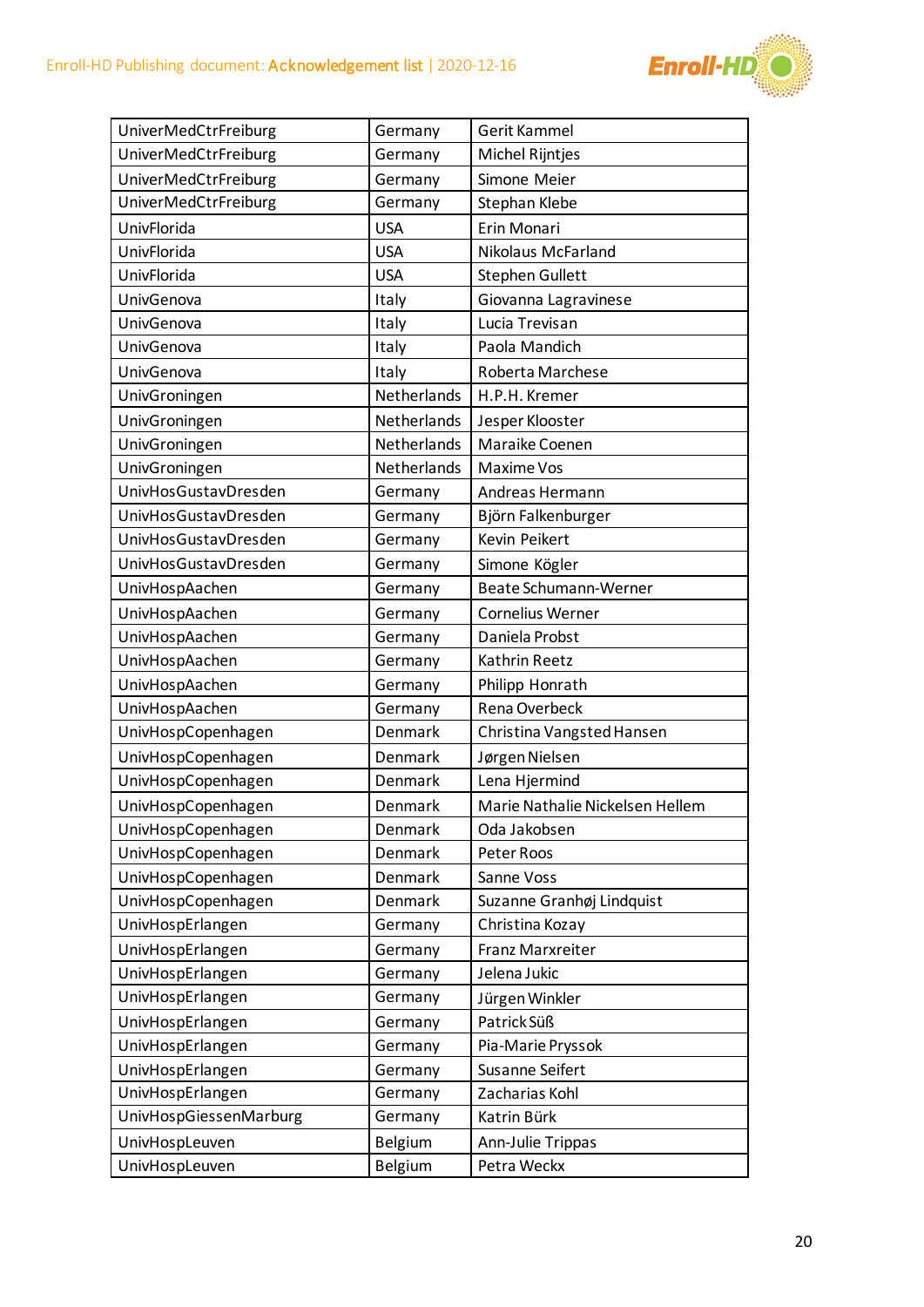

| UnivHospLeuven<br><b>Belgium</b><br>Wim Vandenberghe<br><b>UnivHospOdense</b><br>Denmark<br>Annette Lolk<br><b>UnivHospOdense</b><br>Gitte Rohr<br>Denmark<br><b>UnivHospOdense</b><br>Denmark<br>Lene Wermuth<br><b>UnivHospOdense</b><br>Denmark<br>Marianne Lundsgaard<br>UnivHospUlm<br>Alzbeta Mühlbäck<br>Germany<br>UnivHospUlm<br>Germany<br>Andrea Kesse |  |
|-------------------------------------------------------------------------------------------------------------------------------------------------------------------------------------------------------------------------------------------------------------------------------------------------------------------------------------------------------------------|--|
|                                                                                                                                                                                                                                                                                                                                                                   |  |
|                                                                                                                                                                                                                                                                                                                                                                   |  |
|                                                                                                                                                                                                                                                                                                                                                                   |  |
|                                                                                                                                                                                                                                                                                                                                                                   |  |
|                                                                                                                                                                                                                                                                                                                                                                   |  |
|                                                                                                                                                                                                                                                                                                                                                                   |  |
|                                                                                                                                                                                                                                                                                                                                                                   |  |
| UnivHospUlm<br>Ariane Schneider<br>Germany                                                                                                                                                                                                                                                                                                                        |  |
| UnivHospUlm<br>Germany<br>Bernhard Landwehrmeyer                                                                                                                                                                                                                                                                                                                  |  |
| UnivHospUlm<br>Carolin Geitner<br>Germany                                                                                                                                                                                                                                                                                                                         |  |
| UnivHospUlm<br>Germany<br>Christina Lang                                                                                                                                                                                                                                                                                                                          |  |
| UnivHospUlm<br>Hela Jerbi<br>Germany                                                                                                                                                                                                                                                                                                                              |  |
| UnivHospUlm<br>Germany<br>Jan Lewerenz                                                                                                                                                                                                                                                                                                                            |  |
| UnivHospUlm<br>Germany<br>Katrin Lindenberg                                                                                                                                                                                                                                                                                                                       |  |
| UnivHospUlm<br>Germany<br>Michael Orth                                                                                                                                                                                                                                                                                                                            |  |
| UnivHospUlm<br>Moreen Igbineweka<br>Germany                                                                                                                                                                                                                                                                                                                       |  |
| UnivHospUlm<br>Panteha Fathinia<br>Germany                                                                                                                                                                                                                                                                                                                        |  |
| UnivHospUlm<br>Germany<br>Patrick Weydt                                                                                                                                                                                                                                                                                                                           |  |
| UnivHospUlm<br>Sonja Trautmann<br>Germany                                                                                                                                                                                                                                                                                                                         |  |
| Stefanie Uhl<br>UnivHospUlm<br>Germany                                                                                                                                                                                                                                                                                                                            |  |
| UnivHospUlm<br>Tanja Ruschitzka<br>Germany                                                                                                                                                                                                                                                                                                                        |  |
| UnivHospUlm<br>Wiebke Frank<br>Germany                                                                                                                                                                                                                                                                                                                            |  |
| UnivHospWuerzburg<br>Germany<br>Christine Leypold                                                                                                                                                                                                                                                                                                                 |  |
| UnivHospWuerzburg<br>Hanna Cattaneo<br>Germany                                                                                                                                                                                                                                                                                                                    |  |
| UnivHospWuerzburg<br>Kai Boelmans<br>Germany                                                                                                                                                                                                                                                                                                                      |  |
| UnivHospWuerzburg<br><b>Kerstin Noeth</b><br>Germany                                                                                                                                                                                                                                                                                                              |  |
| <b>UnivHospWuerzburg</b><br>Nora Ort<br>Germany                                                                                                                                                                                                                                                                                                                   |  |
| UnivHospWuerzburg<br><b>Thomas Musacchio</b><br>Germany                                                                                                                                                                                                                                                                                                           |  |
| <b>UnivHospWuerzburg</b><br>Germany<br>Thorsten Odorfer                                                                                                                                                                                                                                                                                                           |  |
| UnivHospZurich<br>Switzerland<br>Hans Jung                                                                                                                                                                                                                                                                                                                        |  |
|                                                                                                                                                                                                                                                                                                                                                                   |  |
| UnivHospZurich<br>Maike Heider<br>Switzerland                                                                                                                                                                                                                                                                                                                     |  |
| UnivIllinois<br><b>USA</b><br>Mitch King                                                                                                                                                                                                                                                                                                                          |  |
| Sadie Foster<br>UnivIllinois<br><b>USA</b>                                                                                                                                                                                                                                                                                                                        |  |
| UnivInnsbruck<br>Austria<br>Atbin Djamshidian-Tehrani                                                                                                                                                                                                                                                                                                             |  |
| UnivInnsbruck<br>Dora Valent<br>Austria                                                                                                                                                                                                                                                                                                                           |  |
| UnivInnsbruck<br>Austria<br><b>Federico Carbone</b>                                                                                                                                                                                                                                                                                                               |  |
| UnivInnsbruck<br>Austria<br>Klaus Seppi                                                                                                                                                                                                                                                                                                                           |  |
| UnivInnsbruck<br>Marina Casazza<br>Austria                                                                                                                                                                                                                                                                                                                        |  |
| UnivInnsbruck<br>Austria<br>Marina Peball                                                                                                                                                                                                                                                                                                                         |  |
| UnivInnsbruck<br>Oliver Schorr<br>Austria                                                                                                                                                                                                                                                                                                                         |  |
| UnivInnsbruck<br>Philipp Ellmerer<br>Austria                                                                                                                                                                                                                                                                                                                      |  |
| UnivInnsbruck<br>Austria<br>Sabine Spielberger                                                                                                                                                                                                                                                                                                                    |  |
| <b>Alane Tranel</b><br><b>USA</b><br>Univlowa                                                                                                                                                                                                                                                                                                                     |  |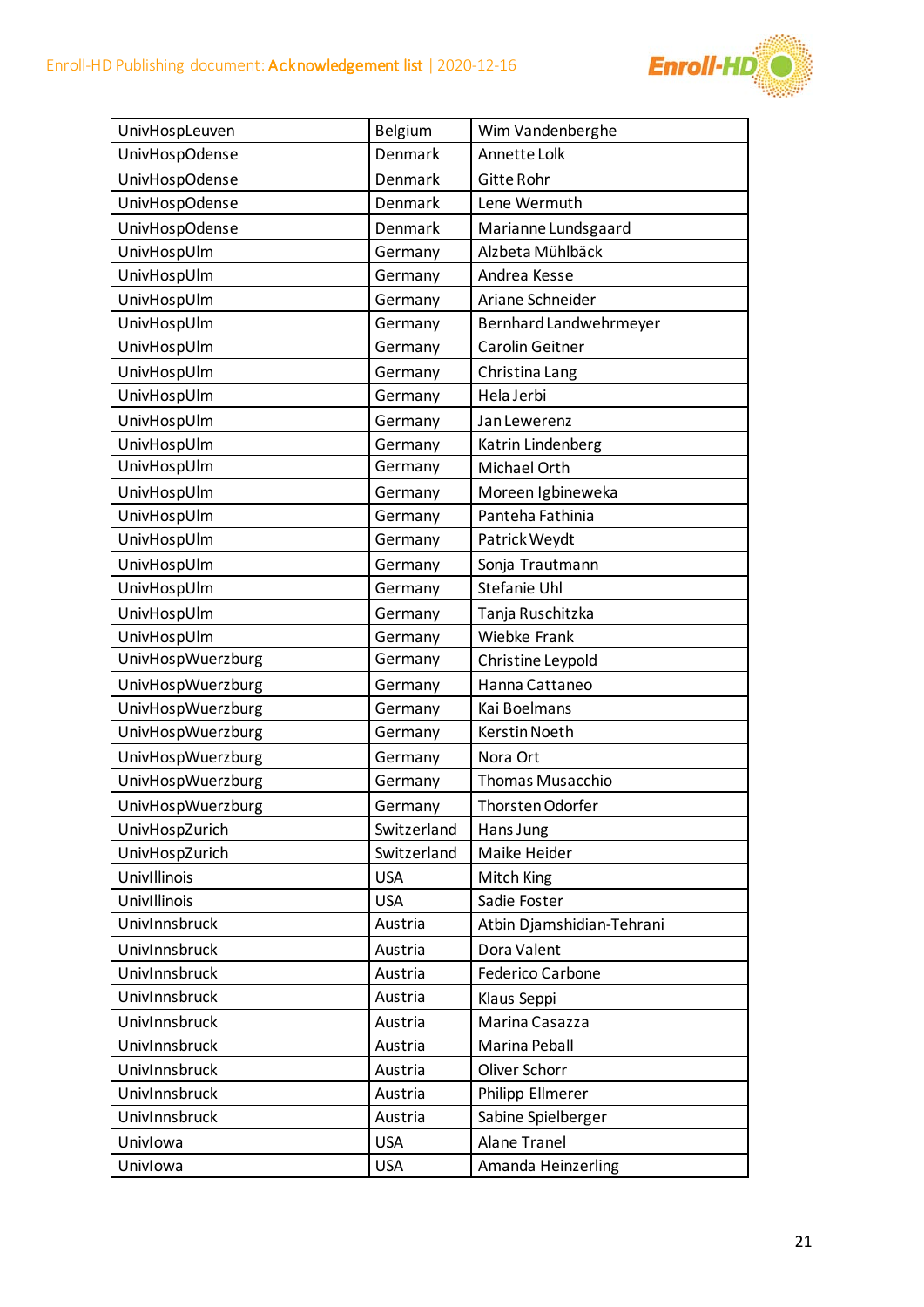

| Univlowa                | <b>USA</b>  | Amanda Miller             |
|-------------------------|-------------|---------------------------|
| Univlowa                | <b>USA</b>  | Angel Dominguez           |
| Univlowa                | <b>USA</b>  | Annie Killoran            |
| Univlowa                | <b>USA</b>  | Courtney Shadrick         |
| Univlowa                | <b>USA</b>  | <b>Emily Shaw</b>         |
| Univlowa                | <b>USA</b>  | Isabella De Soriano       |
| Univlowa                | <b>USA</b>  | Jane Kerr                 |
| Univlowa                | <b>USA</b>  | Jane S Paulsen            |
| Univlowa                | <b>USA</b>  | John Kamholz              |
| Univlowa                | <b>USA</b>  | Jolene Luther             |
| Univlowa                | <b>USA</b>  | Julie Koeppel             |
| Univlowa                | <b>USA</b>  | Owen Wade                 |
| Univlowa                | <b>USA</b>  | Swathi Mamillapalli       |
| Univlowa                | <b>USA</b>  | <b>Terry Hayes</b>        |
| UnivKansasMedCtrResInst | <b>USA</b>  | Carolyn Gray              |
| UnivKansasMedCtrResInst | <b>USA</b>  | Richard Dubinsky          |
| UnivLouisville          | <b>USA</b>  | Annette Robinson          |
| UnivLouisville          | <b>USA</b>  | Kathrin Lafaver           |
| UnivLouisville          | <b>USA</b>  | Victoria Holiday          |
| UnivMaryland            | <b>USA</b>  | <b>Terra Hill</b>         |
| UnivMaryland            | <b>USA</b>  | William Keller            |
| UnivMelbourne           | Australia   | Anita Goh                 |
| UnivMelbourne           | Australia   | Stephanie Perin           |
| UnivMich                | <b>USA</b>  | <b>Christopher Graves</b> |
| UnivMich                | <b>USA</b>  | Elizabeth Sullivan        |
| UnivMich                | <b>USA</b>  | Jenna Russell             |
| UnivMich                | <b>USA</b>  | <b>Matthew Canter</b>     |
| UnivMich                | <b>USA</b>  | Neena Singhal             |
| UnivMich                | <b>USA</b>  | Nicholas Boileau          |
| UnivMich                | <b>USA</b>  | Noelle Carlozzi           |
| <b>UnivNaples</b>       | Italy       | Alessandro Roca           |
| <b>UnivNaples</b>       | Italy       | Chiara Colella            |
| <b>UnivNaples</b>       | Italy       | Cinzia Valeria Russo      |
| <b>UnivNaples</b>       | Italy       | Elena Salvatore           |
| <b>UnivNaples</b>       | Italy       | Giuseppe De Michele       |
| <b>UnivNaples</b>       | Italy       | Luigi di Maio             |
| <b>UnivNaples</b>       | Italy       | Marco Massarelli          |
| <b>UnivNaples</b>       | Italy       | Marta Bellofatto          |
| <b>UnivNaples</b>       | Italy       | Natascia De Lucia         |
| <b>UnivNaples</b>       | Italy       | Pierpaolo Sorrentino      |
| UnivNaples              | Italy       | Silvio Peluso             |
| UnivNebraskaMedCtr      | <b>USA</b>  | Amy Hellman               |
| UnivNebraskaMedCtr      | <b>USA</b>  | Nicholas Miller           |
| UnivOtago               | New Zealand | Laura Paermentier         |
|                         |             |                           |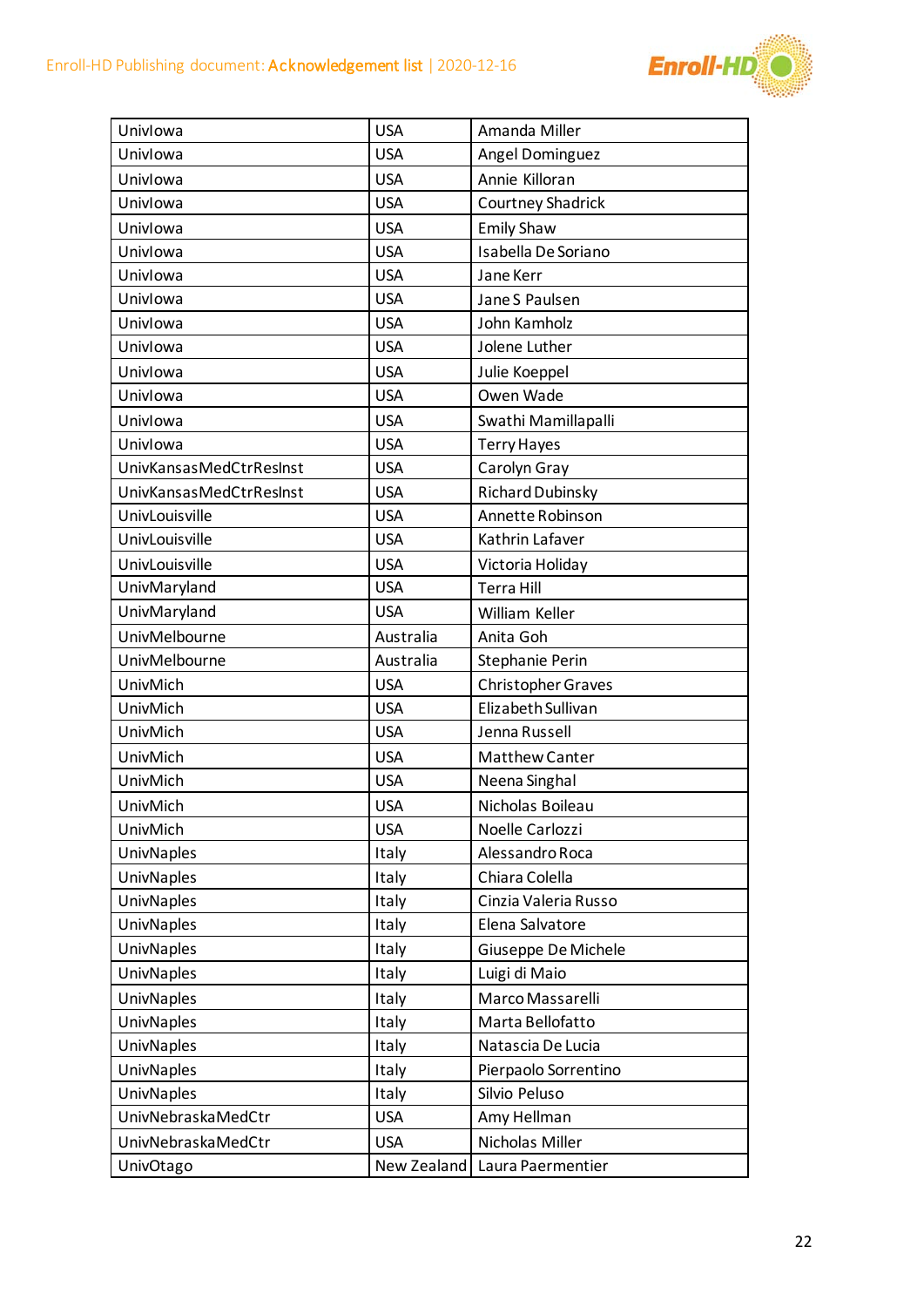

| UnivOtago             | New Zealand | <b>Tim Anderson</b>       |
|-----------------------|-------------|---------------------------|
| <b>UnivPenn</b>       | <b>USA</b>  | Jennifer Klapper          |
| UnivPenn              | <b>USA</b>  | Pedro Gonzalez-Alegre     |
| <b>UnivPenn</b>       | <b>USA</b>  | Tanya Bardakjian          |
| UnivPitt              | <b>USA</b>  | Deena Ratner              |
| <b>UnivPitt</b>       | <b>USA</b>  | Larry Ivanko              |
| UnivPitt              | <b>USA</b>  | Patricia Conlon           |
| UnivPitt              | <b>USA</b>  | Sherri Mosovsky           |
| UnivPitt              | <b>USA</b>  | Valerie Suski             |
| UnivRochester         | <b>USA</b>  | Amali Epa-Ilop            |
| UnivRochester         | <b>USA</b>  | Amy Chesire               |
| UnivRochester         | <b>USA</b>  | <b>Ashley Owens</b>       |
| UnivRochester         | <b>USA</b>  | Carol Zimmerman           |
| UnivRochester         | <b>USA</b>  | <b>Frederick Marshall</b> |
| UnivRochester         | <b>USA</b>  | Julia Iourinets           |
| UnivRochester         | <b>USA</b>  | <b>Justin Alves</b>       |
| UnivRochester         | <b>USA</b>  | Nicole Guerrero           |
| UnivRochester         | <b>USA</b>  | Ruth Schneider            |
| UnivSoCar             | <b>USA</b>  | Alyson Grant              |
| UnivSoCar             | <b>USA</b>  | Kimberly Zettel           |
| <b>UnivSoCar</b>      | <b>USA</b>  | Miroslav Cuturic          |
| UnivSouthFlorida      | <b>USA</b>  | Danielle Blinkoff         |
| UnivSouthFlorida      | <b>USA</b>  | Danielle Hergert          |
| UnivSouthFlorida      | <b>USA</b>  | <b>Emily Kellogg</b>      |
| UnivSouthFlorida      | <b>USA</b>  | Juan Sanchez-Ramos        |
| UnivSouthFlorida      | <b>USA</b>  | Kelly Elliott             |
| UnivSouthFlorida      | <b>USA</b>  | Laura-Janell Hogan Strang |
| UnivSouthFlorida      | <b>USA</b>  | Patricia Johnson          |
| UnivTenn              | <b>USA</b>  | Amanda Nolte              |
| UnivTenn              | <b>USA</b>  | Ellen Fleetwood           |
| UnivTenn              | <b>USA</b>  | Mark LeDoux               |
| UnivTenn              | <b>USA</b>  | Misty Thompson            |
| UnivTenn              | <b>USA</b>  | Robin Cox                 |
| UnivTexasHlthCntrHous | <b>USA</b>  | <b>Brittany Duncan</b>    |
| UnivTexasHlthCntrHous | <b>USA</b>  | <b>Erin Furr Stimming</b> |
| UnivTexasHlthCntrHous | <b>USA</b>  | Jamie Sims                |
| UnivUtah              | <b>USA</b>  | Alissa Davis              |
| UnivUtah              | <b>USA</b>  | David Shprecher           |
| UnivUtah              | <b>USA</b>  | Kendra Fowler             |
| UnivUtah              | <b>USA</b>  | Matthew Halverson         |
| UnivUtah              | <b>USA</b>  | Meghan Sarah Zorn         |
| UnivUtah              | <b>USA</b>  | Paola Wall                |
| UnivUtah              | <b>USA</b>  | Paolo Moretti             |
| UnivUtah              | <b>USA</b>  | <b>Stefan Pulst</b>       |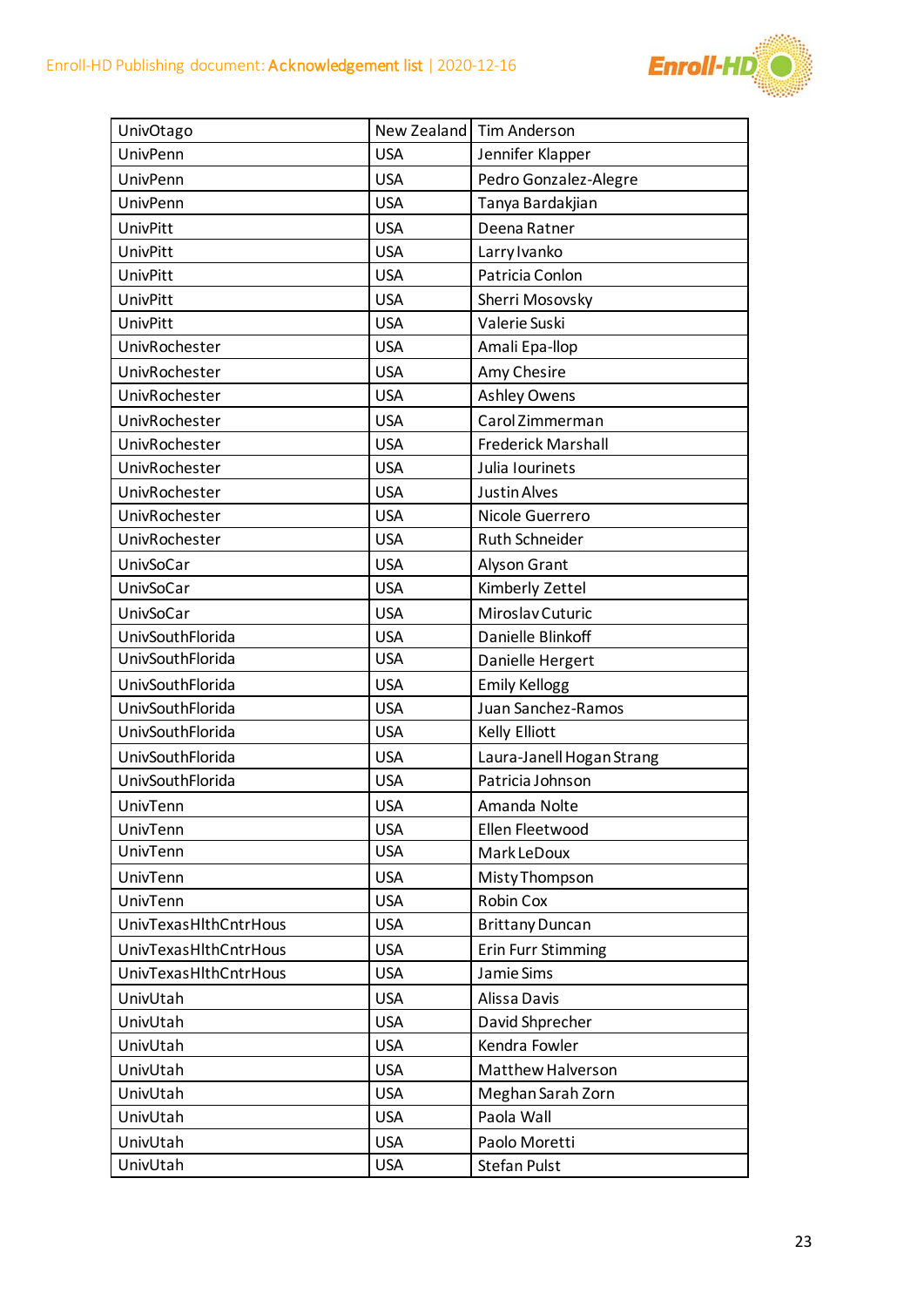

| <b>UnivVermont</b>   | <b>USA</b> | <b>Emily Houston</b>       |
|----------------------|------------|----------------------------|
| <b>UnivVermont</b>   | <b>USA</b> | James Boyd                 |
| <b>UnivVermont</b>   | <b>USA</b> | Roman Pettigrew            |
| UnivVirginia         | <b>USA</b> | <b>Bridget Moss</b>        |
| UnivVirginia         | <b>USA</b> | Dana Morrissey             |
| UnivVirginia         | <b>USA</b> | <b>Madaline Harrison</b>   |
| UnivVirginia         | <b>USA</b> | Susan Dietrich             |
| <b>UnivWarsaw</b>    | Poland     | Monika Grudzinska          |
| UnivWarsaw           | Poland     | Natalia Szejko             |
| UnivWarsaw           | Poland     | Piotr Janik                |
| UnivWash             | <b>USA</b> | Ali Samii                  |
| UnivWash             | <b>USA</b> | Amy Good                   |
| UnivWash             | <b>USA</b> | Anny (Yi-Han) Lin          |
| UnivWash             | <b>USA</b> | Debra Del Castillo         |
| UnivWash             | <b>USA</b> | <b>Emily Freney</b>        |
| UnivWash             | <b>USA</b> | Katie Wicklander           |
| UnivWash             | <b>USA</b> | Leigh Beth Latham          |
| VanderbiltUnivMedCtr | <b>USA</b> | Alma Farooque              |
| VanderbiltUnivMedCtr | <b>USA</b> | <b>Brittany Brown</b>      |
| VanderbiltUnivMedCtr | <b>USA</b> | Daniel Claassen            |
| VanderbiltUnivMedCtr | <b>USA</b> | Danielle Buchanan          |
| VanderbiltUnivMedCtr | <b>USA</b> | Elizabeth Huitz            |
| VanderbiltUnivMedCtr | <b>USA</b> | Jami Hargrove              |
| VanderbiltUnivMedCtr | <b>USA</b> | Jeanine N. Oehlrich        |
| VanderbiltUnivMedCtr | <b>USA</b> | Jennifer Hoadley           |
| VanderbiltUnivMedCtr | <b>USA</b> | Jessie Sellers             |
| VanderbiltUnivMedCtr | <b>USA</b> | Katherine Eder             |
| VanderbiltUnivMedCtr | <b>USA</b> | Lakshmi Veerapanen         |
| VanderbiltUnivMedCtr | <b>USA</b> | Lauren West                |
| VanderbiltUnivMedCtr | <b>USA</b> | Lisa Hale                  |
| VanderbiltUnivMedCtr | <b>USA</b> | Onye Okeke                 |
| VanderbiltUnivMedCtr | <b>USA</b> | Renee Rouleau              |
| VirgenCaminoHosp     | Spain      | Ana Carmona Rueda          |
| VirgenCaminoHosp     | Spain      | Maite Lizarraga Rojas      |
| VirgenCaminoHosp     | Spain      | María Antonia Ramos Arroyo |
| VirginiaCommUniv     | <b>USA</b> | Claudia Testa              |
| VirginiaCommUniv     | <b>USA</b> | <b>Ginger Norris</b>       |
| VirginiaCommUniv     | <b>USA</b> | <b>Heather Ward</b>        |
| WakeForestUniv       | <b>USA</b> | Asha Farmer                |
| WakeForestUniv       | <b>USA</b> | Christine O'Neill          |
| WakeForestUniv       | <b>USA</b> | Francis Walker             |
| WakeForestUniv       | <b>USA</b> | Jennifer Wood              |
| WakeForestUniv       | <b>USA</b> | Jessica Harris Bargoil     |
| WakeForestUniv       | <b>USA</b> | <b>Summer Harris</b>       |